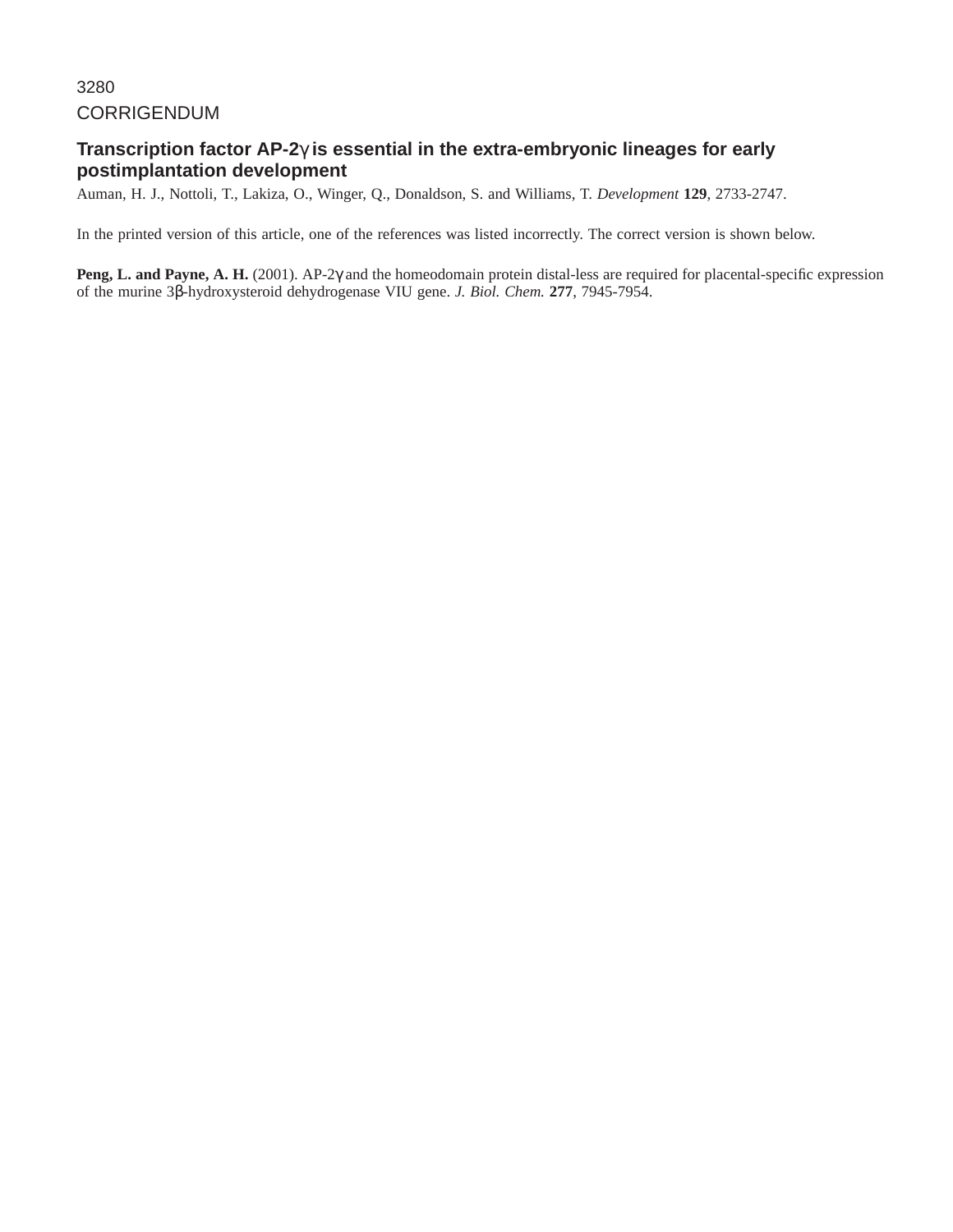# **Transcription factor AP-2**γ **is essential in the extra-embryonic lineages for early postimplantation development**

# Heidi J. Auman<sup>1</sup>, Timothy Nottoli<sup>1,\*</sup>, Olga Lakiza<sup>1,†</sup>, Quinton Winger<sup>2</sup>, Stephanie Donaldson<sup>1</sup> **and Trevor Williams1,2,‡**

1Department of Molecular, Cellular and Developmental Biology, Yale University, 266 Whitney Avenue, New Haven, CT 06511, USA 2Departments of Craniofacial Biology, and Cellular and Structural Biology, BRB151, Campus Box C286, University of Colorado Health Sciences Center, 4200 East Ninth Avenue, Denver, CO 80262, USA

\*Present address: Gene Targeting Service, Section of Comparative Medicine, Yale University School of Medicine, PO Box 208016, New Haven, CT 06520-8016, USA †Present address: Northwestern University Medical School, Children's Memorial Hospital, 2300 Children's Plaza, MC 204, Chicago, IL 60614, USA ‡Author for correspondence (e-mail: trevor.williams@uchsc.edu)

Accepted 14 March 2002

#### **SUMMARY**

**The members of the AP-2 family of transcription factors play important roles during mammalian development and morphogenesis***. AP-2*γ **(***Tcfap2c* **– Mouse Genome Informatics) is a retinoic acid-responsive gene implicated in placental development and the progression of human breast cancer. We show that AP-2**γ **is present in all cells of preimplantation embryos and becomes restricted to the extra-embryonic lineages at the time of implantation. To study further the biological function of AP-2**γ**, we have generated** *Tcfap2c***-deficient mice by gene disruption. The majority of** *Tcfap2c***–/– mice failed to survive beyond 8.5 days post coitum (d.p.c.). At 7.5 d.p.c.,** *Tcfap2c***–/– mutants were typically arrested or retarded in their embryonic development in comparison to controls. Morphological and molecular analyses of mutants revealed that gastrulation could be initiated and that anterior-posterior patterning**

# **INTRODUCTION**

Studies in human, mouse, chicken and *Drosophila* have implicated the AP-2 proteins in the control of cell proliferation, morphogenesis and tumor progression (Bosher et al., 1996; Hilger-Eversheim et al., 2000; Kerber et al., 2001; Monge et al., 2001; Shen et al., 1997a). These proteins, which all recognize the same GC-rich consensus sequence (McPherson and Weigel, 1999; Mohibullah et al., 1999), are also distinguished by a basic helix-span-helix motif that is required for DNA binding and dimerization (Williams and Tjian, 1991a; Williams and Tjian, 1991b). Four members of the AP-2 family of transcription factors, AP-2α, AP-2β, AP-2γ and AP-2δ, have been characterized in mammalian species (Bosher et al., 1996; Mitchell et al., 1987; Moser et al., 1995; Oulad-Abdelghani et al., 1996; Zhao et al., 2001). We focus on AP-2γ, which was first isolated in human breast cancer cell lines because of its ability to bind to a critical regulatory element within the ERBB2 promoter (Bosher et al., 1996). Subsequently, AP-2γ was also found to interact with regulatory elements associated

**of the epiblast remained intact. However, the** *Tcfap2c* **mutants failed to establish a normal maternal-embryonic interface, and the extra-embryonic tissues were malformed. Moreover, the trophoblast-specific expression of eomesodermin and** *Cdx2***, two genes implicated in FGFresponsive trophoblast stem cell maintenance, was significantly reduced. Chimera studies demonstrated that AP-2**γ **plays no major autonomous role in the development of the embryo proper. By contrast, the presence of AP-2**γ **in the extra-embryonic membranes is required for normal development of this compartment and also for survival of the mouse embryo.**

Key words: *Tcfap2c* mutant mouse, Postimplantation development, Extra-embryonic, Trophoblast, AP-2γ

with the estrogen receptor gene, another gene involved in mammary gland development and oncogenesis (McPherson et al., 1997). Moreover, an immunological survey indicated that the presence of AP-2γ protein in breast cancer samples correlated with the expression of ERBB2 and the insulin-like growth factor 1 receptor (Turner et al., 1998). These findings suggest a direct role of AP-2γ in regulating important molecular markers of breast cancer.

The AP-2 proteins have also been linked with cell fate determination, as they are responsive to a number of signaling molecules, including cAMP and the morphogen retinoic acid (RA) (Imagawa et al., 1987; Lüscher et al., 1989). Indeed, the mouse *Tcfap2c* gene (which encodes the protein AP-2γ) was isolated independently, and named *AP-2.2*, in a screen for RAinducible genes in murine embryonal carcinoma cells (Oulad-Abdelghani et al., 1996).

The mouse *Tcfap2c* gene is expressed in the central and peripheral nervous system, ectoderm, limbs, face and mammary glands during mouse development, in a dynamic spatiotemporal pattern similar to that of the other AP-2 family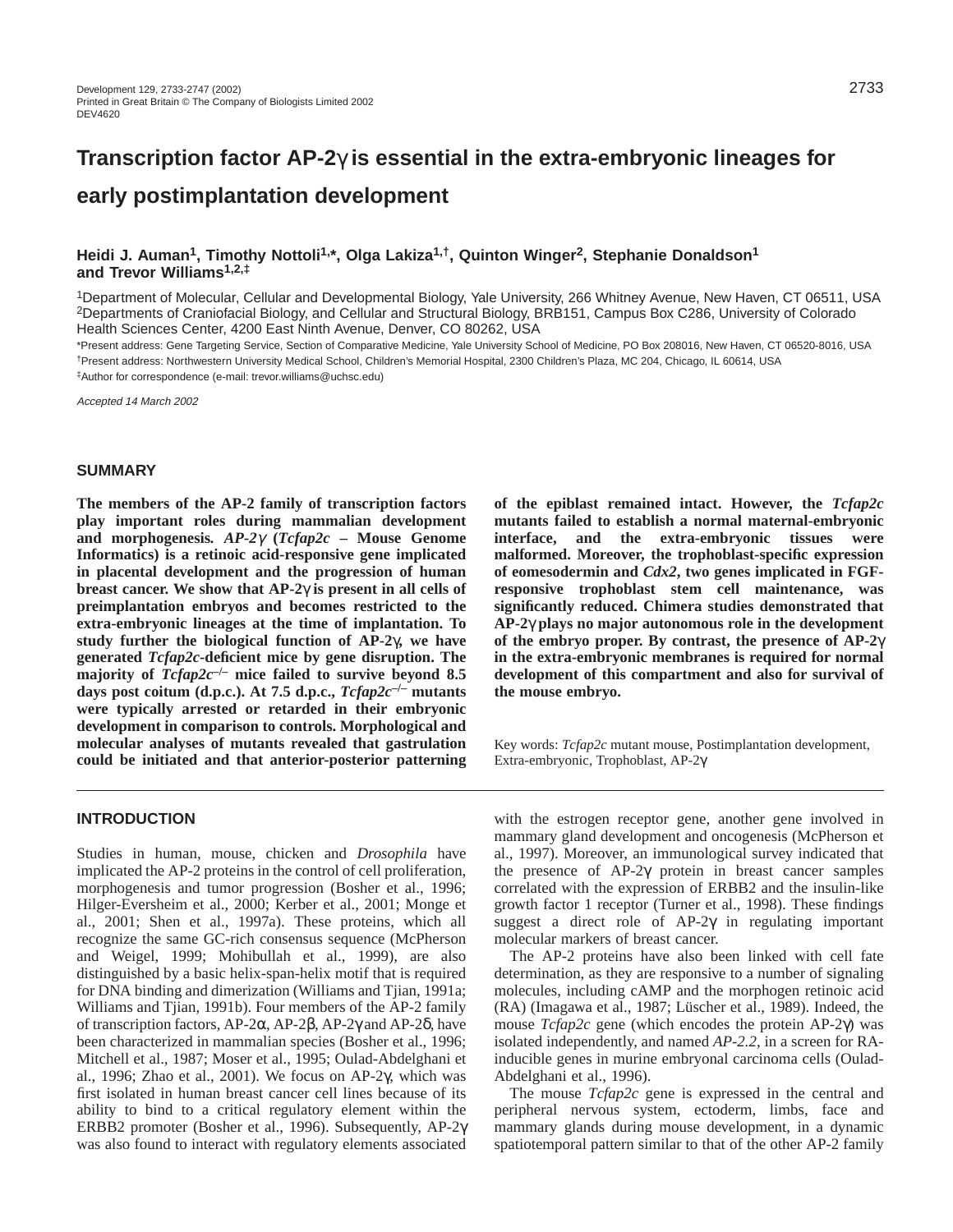members (Chazaud et al., 1996; Mitchell et al., 1991; Moser et al., 1997b) (J. Zhang and T. W., unpublished). Concurrent with their initial expression in the embryo, all three AP-2 genes are also expressed in the extra-embryonic trophoblast (Chazaud et al., 1996; Moser et al., 1997b). Importantly, *Tcfap2c* has been shown to be uniquely expressed in trophoblast at 6.5 d.p.c. and thus earlier in development than the other members of the family, which are expressed at 8 d.p.c. (Chazaud et al., 1996; Moser et al., 1997b; Shi and Kellems, 1998). Later in embryogenesis, *Tcfap2c* also demonstrates strong and persistent expression in all trophoblast lineages of the chorioallantoic placenta, including the secondary giant cells, spongiotrophoblast and labyrinthine trophoblast (Sapin et al., 2000; Shi and Kellems, 1998).

Previous gene targeting studies have shown that either *Tcfap2a* or *Tcfap2b* (genes encoding AP-2α and AP-2β, respectively) can be mutated without affecting placental function, although both genes have essential functions during development of the embryo proper. *Tcfap2a* is required for limb, eye, craniofacial, cardiovascular, skeletal and body wall development (Brewer et al., 2002; Nottoli et al., 1998; Schorle et al., 1996; Zhang et al., 1996), while *Tcfap2b* is required for renal epithelial cell survival during late embryogenesis (Moser et al., 1997a). Consistent with these findings, several genes expressed in epidermal and neural crest lineages have been found to contain AP-2-binding sites as a component of their regulatory sequences (Leask et al., 1991; Maconochie et al., 1999). Other potential targets of AP-2 action are genes associated with extra-embryonic function, including those involved in steroid hormone biosynthesis and signaling within the placenta (Hu et al., 1996; Johnson et al., 1997; LiCalsi et al., 2000; Pena et al., 1999; Peng and Payne, 2001; Piao et al., 1997; Richardson et al., 2000; Steger et al., 1993). In particular, Shi and Kellems (Shi and Kellems, 1998) have identified a placental-specific footprinted region, matching the AP-2 consensus site, within the placental regulatory element of the murine adenosine deaminase gene (*Ada*). Mutation of this AP-2 site abolished reporter gene expression in the placenta of transgenic mice. Indeed, as *Tcfap2c* is the most highly expressed of the AP-2 family members in the extra-embryonic tissues, it has been proposed that this gene may be required not only for placental *Ada* expression but also for development of the mature placenta (Shi and Kellems, 1998).

Considering the links between *Tcfap2c* and placental function, and its potential importance in both normal development and in tumorigenesis, we investigated its biological function by generating *Tcfap2c-*deficient mice. Our studies demonstrate that *Tcfap2c* is vital to embryonic survival during the early postimplantation period, and that expression of AP-2γ in the extra-embryonic membranes can rescue development of *Tcfap2c* mutant embryos.

# **MATERIALS AND METHODS**

#### **Generation of Tcfap2c mutant mice**

The isolation of a mouse *Tcfap2c* clone from a 129/Sv P1 genomic library has been described previously (Williamson et al., 1996). A 2.2 kb *Bam*HI fragment derived from this P1 clone was used as a 5′ homology region, and a 2.8 kb *Cla*I/*Hin*dIII fragment was used as a 3′ homology region for a replacement targeting construct. These two

fragments, which include exon 6 and a region of exon 7, respectively, were inserted into a vector containing the PGK-*neo* cassette and two herpes simplex virus thymidine kinase expression cassettes (Fig. 1). Linearized targeting vector  $(25 \mu g)$  was electroporated using established procedures (Hogan et al., 1994) into CJ-7 ES cells (Thomas Gridley, Jackson Laboratories). G418-resistant colonies were screened for the correct targeting event by PCR analysis using the enzyme r*Tth* DNA polymerase, XL (Perkin Elmer) according to the manufacturer's instructions in a 25 µl reaction containing 1.2 mM magnesium acetate. Clones were initially screened for the correct homologous recombination event within the 3' region of the targeting vector using the primer pair neo 3′ KO (5′-AAC GCA CGG GTG TTG GGT CGT TTG TTC G-3′) and GKO2 (5′-CAG CAT ACA GGC AGA GGC TCA CTT CTG TAG-3′). These primers, respectively, occur within the *neo* gene and in the genomic sequences downstream from the region of homology (Fig. 1). The following conditions were used for PCR amplification: 60 seconds at 93°C, 36 cycles of 93°C for 60 seconds, 70°C for 7 minutes 36 seconds, followed by 72°C for 10 minutes. Four positive clones were identified based upon the presence of the expected ~3 kb product in the PCR reaction. Subsequently, the correct 5' targeting event was confirmed in these clones by PCR analysis using the primer pair GKO1 (5′-CGT GAC TTG TGC TGA AAG GGA CTT GAC AGG-3′) and Neoup (5′-GCG TGC AAT CCA TCT TGT TCA ATG GCC GAT CC-3′). These primers, respectively, occur within the genomic sequences upstream from the region of homology and within the *neo* gene (Fig. 1). PCR amplification was performed as above and a successful recombination event was scored by the presence of 2.7 kb product. Subsequently, Southern blot analysis was used to confirm the presence of correct targeting events in these clones using either a 550 nucleotide *Pst*I/*Nco*I 5′ probe, located in the genomic sequences upstream of the 5′ region of homology, or a 130 nucleotide *Sma*I probe, which is within the 3′ region of homology. Appropriate recombination at the 5′ end produced a *Pst*I fragment of 3.0 kb in comparison with a 5.3 kb wild-type fragment. Correct targeting events at the 3′ end were recognized by the appearance of a 5.0 kb *Nco*I fragment, in contrast to a 7.8 kb wild-type fragment. Following karyotype analysis, three properly targeted euploid ES clones were injected into C57BL/6 blastocysts. Subsequently, *Tcfap2c*+/– offspring were produced from two different lines of resulting chimeras and then interbred to obtain *Tcfap2c*–/– homozygotes. The targeted mutation has been maintained through backcrossing with outbred Black Swiss mice (Taconic).

#### **Mouse genotyping by PCR**

Noon of the day of the copulatory plug was considered 0.5 days post coitum (d.p.c.). Genotyping of embryos (7.5 d.p.c. and younger), yolk sac DNA (8.5 d.p.c. and older) and tail DNA (adults) was performed by PCR using Taq DNA polymerase (Qiagen). DNA isolation from single embryos that were 7.5 d.p.c. and younger, including tissues scraped from histological sections and blastocyst outgrowths, was performed as described (Yamaguchi et al., 1994). Tissues were incubated at 56°C in proteinase K/lysis buffer (50 mM KCl, 10 mM Tris pH 8.3, 2 mM MgCl2, 0.1 mg/ml gelatin, 0.45% NP-40, 0.45% Tween-20, 100 µg/ml proteinase K). For blastocysts after indirect whole-mount immunostaining, embryonic tissues scraped from histological sections and for embryonic tissues scraped from in situ hybridization sections, incubations were performed for 5 days in 20 µl of proteinase K/lysis buffer. For blastocyst outgrowths and for 7.5 d.p.c. embryos after whole-mount examination or in situ hybridization, incubations were overnight in 20-100 µl of proteinase K/lysis buffer. After incubation, samples were boiled for 10 minutes and 1-5 µl were subjected to PCR amplification. DNA from yolk sac and tail samples was prepared using the DNeasy tissue kit (Qiagen). Genotyping was performed using a two-allele, three-primer PCR to generate a 190 bp DNA fragment from the wild type *Tcfap2c* allele and/or a 140 bp fragment from the targeted *Tcfap2c* allele. Primers used were: Neo3′KO, *neo*-specific (as above); Xgamma3′, common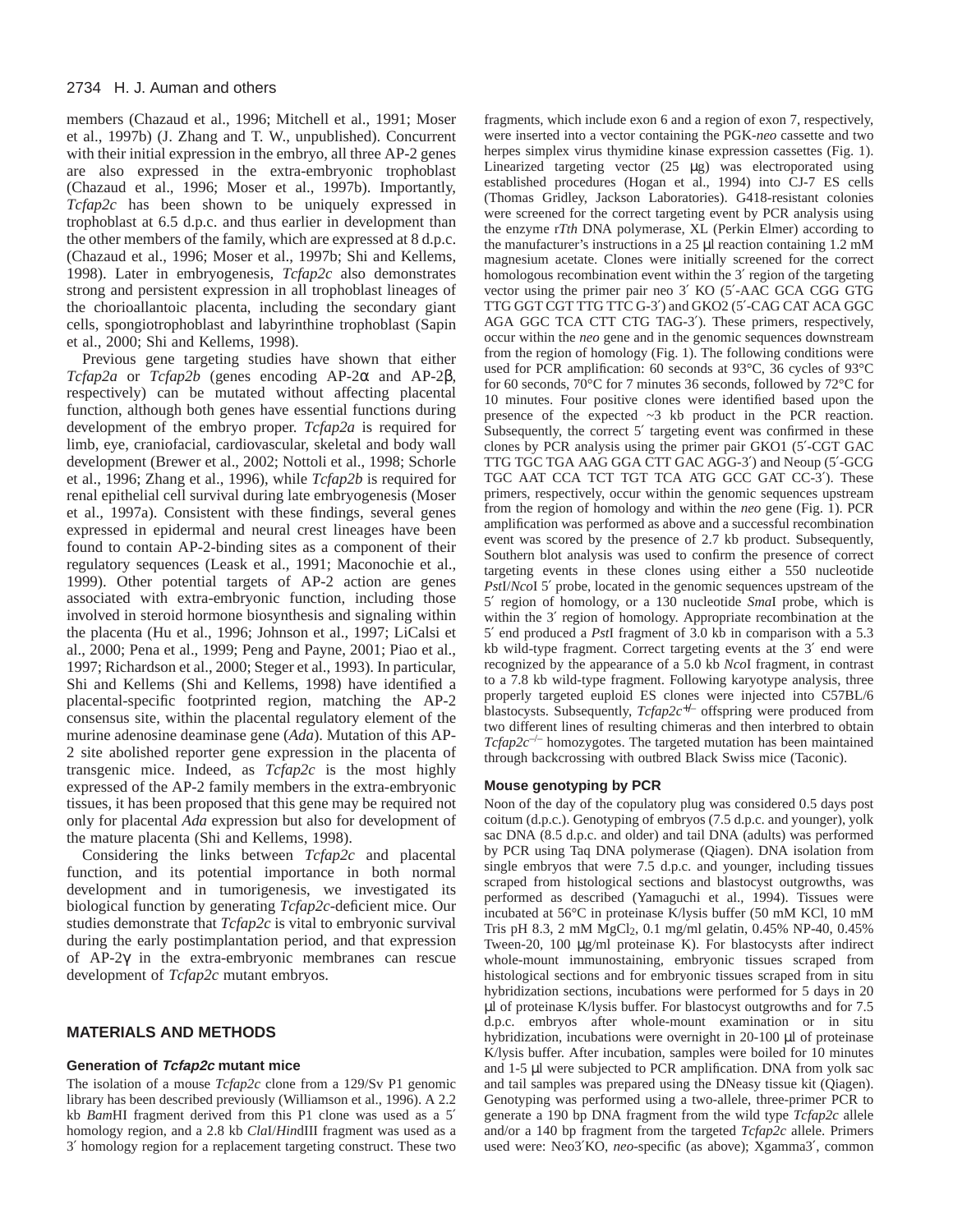to wild-type and targeted *Tcfap2c* alleles (antisense, 5′-TCA TGG CTT TGG CAG CCA GGC CAT C-3′); and Gamwt5, equivalent to a region of exon 7 deleted from the targeted allele (sense, 5′-CTT CTG CTC TCT GGC CTC CTT GCA GCC-3′). The following program was used for PCR amplification: 90 seconds at 95°C; 40 cycles of 95°C for 30 seconds, 72°C for 2 minutes, followed by 72°C for 10 minutes.

#### **Whole-mount immunocytochemistry of blastocysts**

Embryos were flushed from uteri at 3.5 d.p.c. and fixed at room temperature for 30 minutes in 4% paraformaldehyde in saline buffer (pH 7.4), preincubated with  $0.1\%$  H<sub>2</sub>O<sub>2</sub>/PBS/0.2% Triton-X-100 for 20 minutes, blocked in 1% BSA for 5 minutes and incubated with 10% normal goat serum for 30 minutes at room temperature. Embryos were incubated overnight at 4°C with the anti-AP-2γ rabbit polyclonal antiserum, γ96, described elsewhere (Turner et al., 1998). Subsequently, embryos were incubated for 30 minutes at room temperature with biotin-SP-conjugated goat anti-rabbit IgG (Jackson ImmunoResearch Laboratories) followed by peroxidaseconjugated Streptavidin (Jackson Immunoresearch Laboratories) and the substrate 3,5 diaminobenzidine for visualization (Aldrich). Alternatively, for fluorescent detection, embryos were incubated with AlexaFluor 488-conjugated goat anti-rabbit IgG (Molecular Probes) and counterstained for DNA with Hoechst 33342 (Molecular Probes).

#### **Immunohistochemistry**

Uteri or whole decidua were isolated in ice-cold PBS at 4.5-7.5 d.p.c., fixed in 4% paraformaldehyde at 4°C overnight, dehydrated, oriented with respect to the antimesometrial-mesometrial axis, embedded in paraffin and serially sectioned at a thickness of 5 µm. Immunostaining was performed as described (Turner et al., 1998). After thorough washing, the samples were treated with 2.5% hydrogen peroxide in methanol for 30 minutes, then blocked in 1% BSA and 10% normal goat serum. Addition of the anti-AP-2γ polyclonal rabbit primary antiserum at a 1:500 dilution was followed by incubation with Biotin-SP-conjugated goat anti-rabbit IgG, peroxidase-conjugated Streptavidin, and 3,5 diaminobenzidine for visualization (Jackson ImmunoResearch; Aldrich). No staining was observed when the primary antibody was omitted, or when a blocking peptide specific for AP-2γ (Turner et al., 1998) was preincubated with the primary antibody. Note that the antisera used to study AP-2γ expression recognizes an epitope at the C terminus of the protein that should be absent from any product derived from the targeted allele.

#### **Histological analysis**

Embryos from *Tcfap2c*+/– intercrosses were processed for histological analysis as described by Kaufman (Kaufman, 1990). Briefly, whole decidua were dissected and fixed overnight in Bouin's fixative, dehydrated, oriented with respect to the antimesometrial-mesometrial axis and embedded in paraffin. Sagittal sections  $(5 \mu m)$  were cut and stained with Hemotoxylin and Eosin (H&E). After histological examination, embryonic tissues were scraped from slides and subjected to PCR analysis as described above.

#### **In situ hybridization**

Embryos were staged according to their morphology (Downs and Davies, 1993; Theiler, 1989). In situ hybridization using digoxigeninlabeled RNA probes was performed on whole-mount embryos and histological sections according to the protocol described (Shen et al., 1997b), except that whole embryos were processed in 0.74 µm mesh inserts (Costar). In situ hybridization on sections using [33P]UTPlabeled probes was performed according to the protocol described by Hogan et al. (Hogan et al., 1994) and modified for 33P as described (Biroc et al., 1993). The plasmid CCC36, containing a 200 bp fragment of *Tcfap2c* exon 7, was used to synthesize the AP-2γ sense and antisense probes. This fragment, which extends from the 5′

boundary of exon 7 to the *Cla*I site in the middle of exon 7, is absent from the targeted *Tcfap2c* allele. Other probes used for in situ hybridization analysis were generously provided by the following researchers: *T* (R. Beddington); *Otx2* and *Hnf3b* (T. Gridley); *Pl1* (*Csh1* – Mouse Genome Informatics) *Mash2* (*Ascl2* – Mouse Genome Informatics), *Eomes*, *Cdx2*, *Fgfr2* (J. Rossant); *Ada* (R. Kellems); *Bmp4* (B. Hogan); and *Hand1* (J. Cross).

#### **Blastocyst outgrowths**

Blastocysts from *Tcfap2c*+/– matings were flushed from uteri at 3.5 d.p.c. in M2 medium and individually cultured in ES cell medium without LIF containing 15% fetal bovine serum (HyClone), in 5%  $CO<sub>2</sub>$  at 37 $\degree$ C, on 24-well tissue culture dishes (Falcon). On the seventh day of in vitro culture, outgrowths were photographed and subsequently removed and genotyped by PCR as described above.

#### **Generation of Rosa26 Tcfap2c+/– and Tcfap2c–/– ES cell lines and mouse chimera studies**

*Tcfap2c*+/– mice on a 129/Sv background were bred with B6,129 hybrid mice homozygous for the ROSA β-geo 26 gene-trap allele (ROSA 26; Jackson Laboratories) to produce *Tcfap2c* heterozygotes containing the ROSA26 allele. These mice were interbred; blastocysts were collected and cultured in ES medium with LIF on γ-irradiated mouse embryo fibroblasts for generation of ES cell lines (Robertson, 1987). The resulting ES cell lines were genotyped by Southern blotting, stained for β-galactosidase (β-gal) activity and karyotyped (Hogan et al., 1994).  $Tcfap2c^{+/-}$  and  $Tcfap2c^{-/-}$  ES cells containing the ROSA26 allele were injected into C57BL/6J blastocysts. Resulting chimeras were either collected at various points during gestation and processed for β-gal staining (*n*=123) or allowed to develop to term (*n*=130). For complementary blastocyst injection experiments, wild-type ES cells containing the ROSA26 insertion (provided by Elizabeth Robertson) were injected into blastocysts obtained from *Tcfap2c*+/– intercrosses. Resulting chimeras were collected 10.5 d.p.c., stained for β-gal activity and examined by whole mount. Yolk sac endoderm DNA from these chimeras was isolated as described (Hogan et al., 1994) and subjected to PCR genotyping as described above. Of all morphologically normal chimeras with high percentages of β-gal staining, 16 were derived from wild type and 41 from *Tcfap2c*+/– blastocysts, respectively, while all six abnormal high percentage chimeras were derived from *Tcfap2c*–/– blastocysts. For tetraploid-diploid aggregations, tetraploid embryos were generated from electrofusion of two-cell-stage CD-1 embryos using an Electro Cell Manipulator 2001 (BTX) (according to the manufacturer's conditions) and aggregated at the four- to eight-cell stage with *Tcfap2c*–/– ES cells (Nagy and Rossant, 1993). Successful aggregates were transferred as blastocysts to foster mothers, and embryos were collected at 8.5, 9.5, 10.5 and 18.5 d.p.c., and processed to detect βgalactosidase activity (*n*=11).

#### **Imaging**

Images were captured using 35 mm film or a SPOT II camera (Diagnostic Instruments) and manipulated in Adobe Photoshop.

# **RESULTS**

# **Targeted disruption of Tcfap2c**

The open reading frame of *Tcfap2c* contains seven exons and spans approximately 7.5 kb. To produce a null mutation of the gene, a targeting vector was designed in which a *PGK-Neo* cassette replaced a 300 bp region, including the 5′ region of exon 7 that is necessary for the DNA-binding activity of AP-2γ (Fig. 1A; see Materials and Methods) (Williams and Tjian, 1991a). Subsequently, this construct was used in a standard gene targeting approach to derive mice that were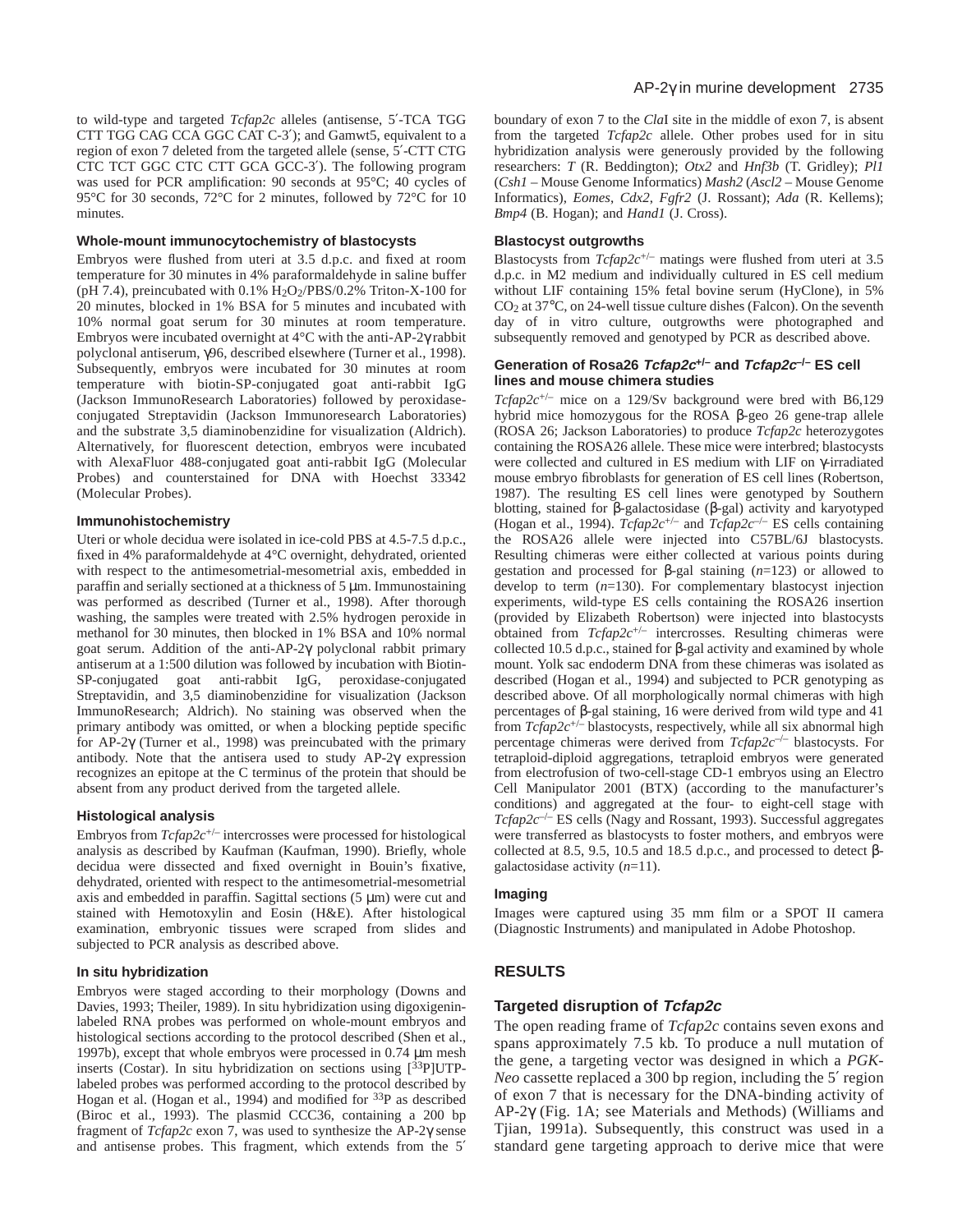

of the 5′ and 3′ probes used for Southern blot analysis (checked boxes). The position of the primers used for identifying the wild-type allele in subsequent mice are shown towards the top of the figure (Gamwt5 and Xgamma3'). (B) DNA samples were subjected to PCR analysis using a mixture of three primers (see Materials and Methods). Amplification of the wild-type allele produces a fragment of 190 bp (upper band), while amplification of the targeted allele results in a 140 bp product (lower band). Abbreviations: WT, wild type; KO, size of *Tcfap2c*–/– allele PCR product.

heterozygous for the targeted allele; these animals were viable and fertile.

# **Loss of Tcfap2c causes early embryonic lethality**

Intercrossing heterozygotes failed to produce live *Tcfap2c*–/– pups out of 50 live offspring, indicating embryonic lethality (Table 1). To determine the period of lethality, gestation sites from heterozygote matings were examined at progressively earlier stages of development. Embryos from timed matings were dissected free of maternal tissues, observed by whole mount and genotyped (Fig. 1B, Fig. 2A). *Tcfap2c* mutants rarely survived beyond 7.5 d.p.c., but the expected ratios of *Tcfap2c*–/– mutant embryos were recovered up until and including this timepoint (Table 1). By whole-mount examination, 7.5 d.p.c. *Tcfap2c<sup>-/-</sup>* embryos were consistently smaller than littermates and frequently lacked organized structures such as a primitive streak (Fig. 2A, parts a-e). The extra-embryonic tissues were either underdeveloped or disorganized, and the boundary between embryonic and extraembryonic ectoderm was often poorly defined (Fig. 2 and data not shown). On occasion, the orientation of the *Tcfap2c* mutants within the decidua was atypical (Fig. 2A, part c), a phenotype that is described in more detail later with reference to Fig. 4. The few *Tcfap2c* mutants that survived until 8.5-10.5 d.p.c. were small, often severely disorganized, and/or undergoing resorption (Table 1). One of the more organized and advanced embryos within this category is shown in Fig. 2A (panel f), a 10.5 d.p.c. *Tcfap2c*–/– embryo in which a head fold is apparent, but the overall size and developmental stage is more typical of an 8.0 d.p.c. wild-type embryo. Taken together, these observations indicate that *Tcfap2c* is required for early postimplantation survival in the mouse with the major period of lethality occurring between 7.5 and 8.5 d.p.c.

# **Localization of AP-2**γ **in pre- and peri-implantation wild-type and mutant embryos indicates that there is a maternal AP-2**γ **component**

We next examined the expression of AP-2γ in wild-type and mutant embryos at 7.5 d.p.c. For these experiments, we chose to use riboprobes and antisera that should detect any residual maternal AP-2γ transcripts and protein, but would not react with spurious products produced from the targeted locus (see Materials and Methods). Using a 33P-labeled antisense riboprobe on wild-type embryos, AP-2γ transcripts were detected in the giant cells surrounding the embryo, in the ectoplacental cone, and in the extra-embryonic ectoderm (Fig. 2B). An additional domain of expression was observed in the antimesometrial region of the maternal deciduum. The data for

**Table 1. Genotype analyses of** *Tcfap2c* **heterozygous intercross progeny**

| Genotype      |          |       |      |       |  |
|---------------|----------|-------|------|-------|--|
| Stage         | $^{+/+}$ | $+/-$ |      | Total |  |
| Newborn       | 20       | 30    |      | 50    |  |
| $10.5$ d.p.c. | 17       | 53    | $4*$ | 74    |  |
| 8.5 d.p.c.    | 10       | 17    |      | 28    |  |
| 7.5 d.p.c.    | 12       | 45    | 24   | 81    |  |
| 3.5 d.p.c.    | 12       | 14    |      | 32    |  |

DNA from yolk sacs or whole embryos was isolated and amplified by PCR as described in the Materials and Methods.

\*, extremely underdeveloped and/or resorbing.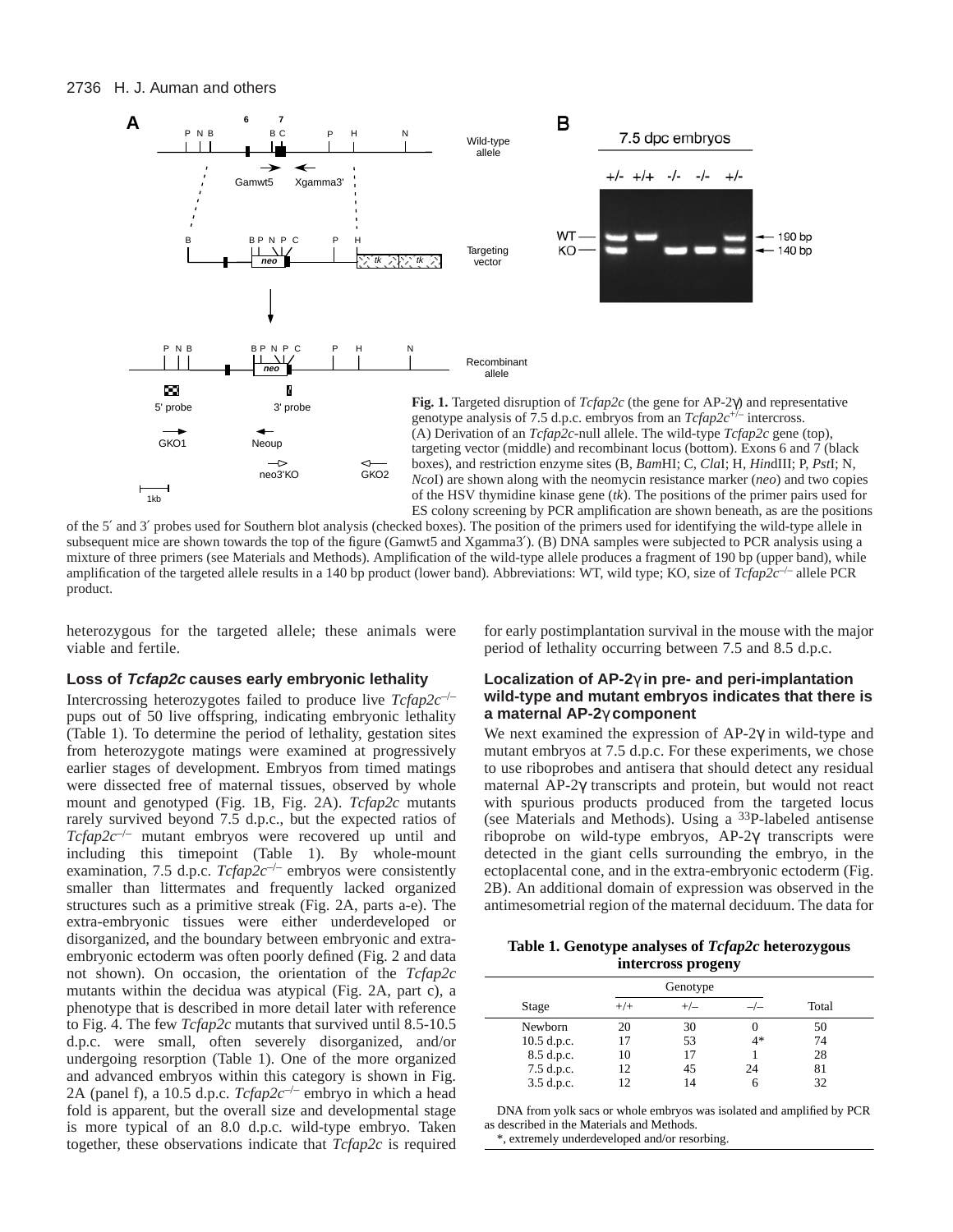# AP-2γ in murine development 2737

A  $(b)$  $(a)$ W<sub>1</sub> (c) -/--/ex em gc 7.5 dpc 7.5 dpc 7.5 dpc  $-/ (d)$ **WT**  $(e)$  $(f)$ -/hf epc ex em 7.5 dpc  $7.5$  dpc  $B(a)$  $(b)$ WT -/- $(c)$  $(d)$ **WT** -/- $(e)$  $WT(f)$  $-1$ exe de

**Fig. 2.** Analyses of gross morphology (A) and expression of *Tcfap2c* (B) in embryos from *Tcfap2c*+/– intercrosses. (A, parts a, d) Wild type late allantoic bud stage embryo recovered at 7.5 d.p.c., covered by parietal endoderm/Reichert's membrane and associated trophoblast cells (part a) and with Reichert's membrane dissected away (part d). (A, parts b,c,e,f) *Tcfap2c*–/– embryos recovered at 7.5 d.p.c. (b,c,e) and 10.5 d.p.c. (A, part f). (A, part b) *Tcfap2c*–/– mutant with Reichert's membrane intact. Embryos are oriented with mesometrial pole to the top and are of the same magnification. (B) RNA in situ hybridization with an AP-2γ antisense probe on sagittal sections of 7.5 d.p.c. embryos from *Tcfap2c*+/– intercrosses. Mesometrial pole is towards the top. (B, parts a-d) Darkfield images. (B, parts e,f) Brightfield images. AP-2γ transcripts localize to trophoblast derivatives in wild-type conceptuses (a,c,e) but not in *Tcfap2c*–/– conceptuses (b,d,f). AP-2γ transcripts are present in the antimesometrial decidua of both wild type (a,c,e) and mutant (b,d,f) conceptuses. Abbreviations:  $\neg$ *Tcfap2c*–/–; gc, giant cell; em, embryonic region; ex, extraembryonic region; epc, ectoplacental cone; hf, headfold; exe, extraembryonic ectoderm; ee, embryonic ectoderm; de, deciduum.

the wild-type embryos agree with previously published results in which expression of AP-2γ mRNA was studied from 6.5 d.p.c. onwards (Shi and Kellems, 1998). The AP-2 protein, detected using the specific γ96 antiserum (Turner et al., 1998), showed a similar pattern of expression in the extra-embryonic lineages and maternal tissues of wild-type embryos between 5.5-7.5 d.p.c. (Fig. 3A-D and data not shown). Sporadic staining for the AP-2γ protein was also observed in cells of the parietal endoderm, but not in the visceral endoderm, at 7.5 d.p.c. (Fig. 3C,D). By contrast, for conceptuses that were scored as *Tcfap2c*–/– both by morphology and by PCR genotyping, there was no AP-2γ expression apparent in the extra-embryonic membranes or the associated giant cells (Fig. 2B; Fig. 3E,G). The only AP-2γ RNA and protein expression observed was in the antimesometrial portion of the deciduum, reflecting the maternal origin of this tissue (Fig. 2B and data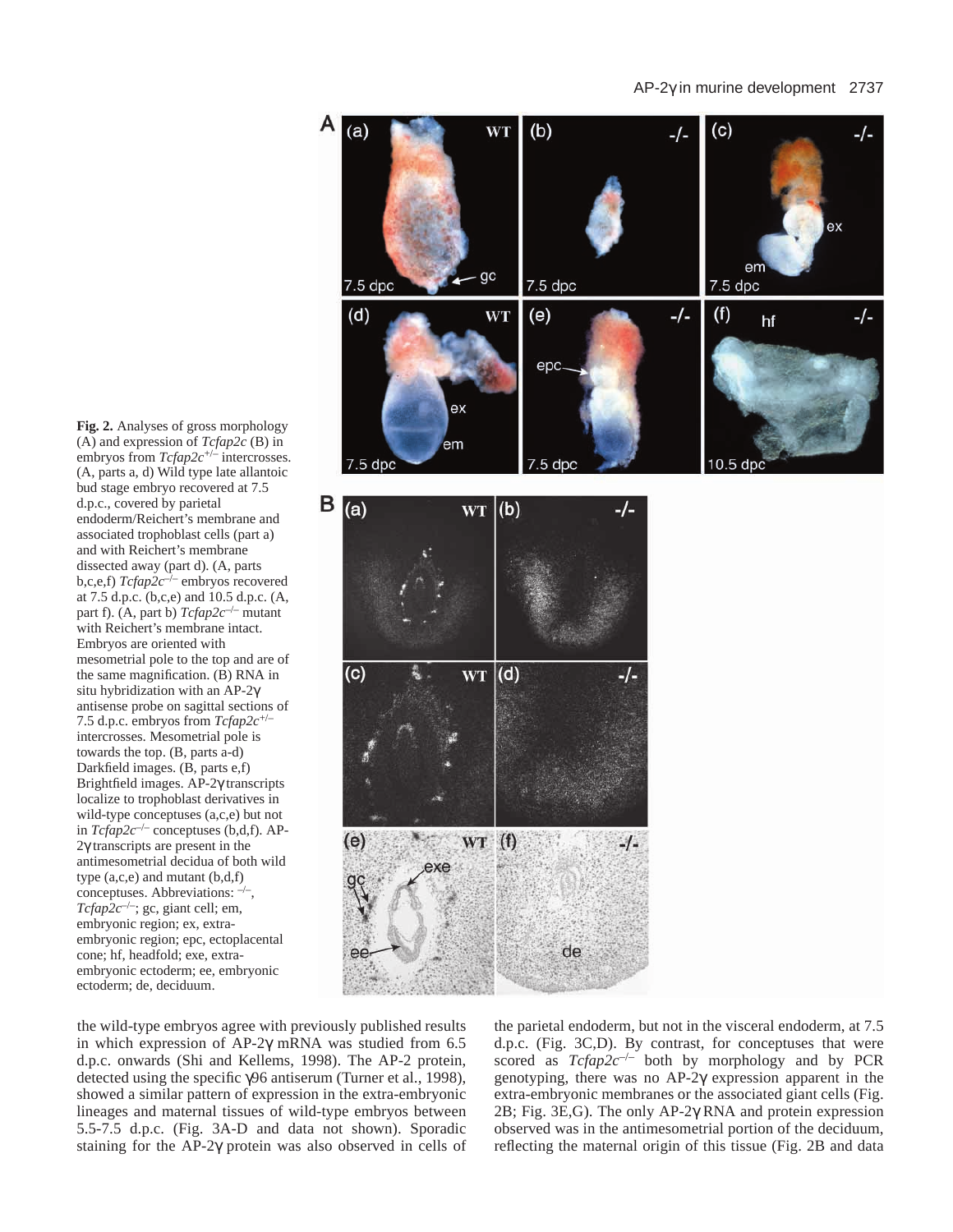not shown). The absence of both AP-2γ protein and transcripts in *Tcfap2c*–/– embryos at 7.5 d.p.c. confirmed that we had disrupted the *Tcfap2c* allele. In addition, our studies ruled out the possibility that maternal AP-2γ transcript or protein were present in mutant embryos at 7.5 d.p.c.

The early post-implantation phenotype of the *Tcfap2c*–/– mutants prompted us to examine the localization of AP-2γ protein at progressively earlier stages in both wild-type and mutant embryos. All morulae and blastocysts derived from *Tcfap2c*+/– matings were found to contain AP-2γ protein, and this protein was present in the nuclei of all cells of these embryos (Fig. 3H-M). PCR genotyping confirmed that *Tcfap2c*–/– embryos were present at the expected ratios within this population (data not shown) and an example of a *Tcfap2c*–/– blastocyst is shown in Fig. 3M. Because the *Tcfap2c*–/– embryos lacked a functional *Tcfap2c* gene, the observed AP-2γ immunoreactivity must represent maternally derived protein in the preimplantation embryos. As noted above, this maternal protein was exhausted by 7.5 d.p.c. in the  $Tcfap2c^{-/-}$  embryos (Fig. 3E,G). Presumably, maternal protein is also depleted in wild-type embryos by this stage, and therefore zygotic transcription would account for the more restricted domain of expression in the extra-embryonic lineages at 7.5 d.p.c.

# **Tcfap2c–/– mutants are defective in embryonic and extra-embryonic development**

To further investigate the cause of the early postimplantation lethality, *Tcfap2c* mutants and wild-type or heterozygous littermates were examined in greater detail through histological sections at 7.5 d.p.c. (Fig. 4). Once documented, embryonic tissue was removed from slides and genotyped. Analysis of these morphological and genotypic data indicated that a range of developmental abnormalities was present in the 7.5 d.p.c. *Tcfap2c*–/– embryos (Table 2). All *Tcfap2c*–/– embryos exhibited growth retardation, disruption of the maternal-embryonic interface, and defective development of the extraembryonic tissues. One of the major trophoblast cell types, the trophoblast giant cells, was reduced in number in the mutant embryos (Fig. 4). Whereas 50 to 60 primary giant cells could be present in wild-type conceptuses, in some  $Tcfap2c^{-/-}$  embryos, as few as one to two giant cells were observed. In the majority of mutants, the extra-embryonic ectoderm was disorganized and often appeared to be either abnormally

elongated or as a series of folds stacked upon one another (Fig. 4D,H, respectively; Table 2). Moreover, the exocoelomic and ectoplacental cavities usually failed to form, although the proamniotic cavity was present in the majority of *Tcfap2c*–/– mutants (Fig. 4; Table 2). The ectoplacental cone was typically



**Fig. 3.** AP-2γ protein localization from 2.5-7.5 d.p.c. (A-G) Sagittal sections of 5.5- 7.5 d.p.c. embryos. The mesometrial pole is positioned towards the top, and the antimesometrial pole is to the bottom. AP-2γ protein is localized to wild-type extraembryonic tissues and is present in the trophoblast giant cells (gc), extra-embryonic ectoderm (exe), ectoplacental cone (epc) and parietal endoderm (pe). No AP-2γ protein was detected in 7.5 d.p.c. *Tcfap2c*–/– mutants (E,G). (H-M) Whole-mount analysis of morulae and blastocysts. (H,I) Fluorescent and (J,M) DAB stained immunodetection of AP-2γ protein. (K,L) DNA counterstaining with Hoechst. AP-2γ protein is present in all cells of the morula (H) and in all cells of both wild-type  $(I,\bar{J})$  and  $Tcfap2c^{-/-}(M)$  blastocysts.

reduced in size, compact, and not well-integrated with the surrounding maternal tissues. In most cases, there were large pools of maternal blood in the decidua adjacent to, but not continuous with, the ectoplacental cone of the *Tcfap2c*–/– conceptuses (Fig. 4). In some developmentally delayed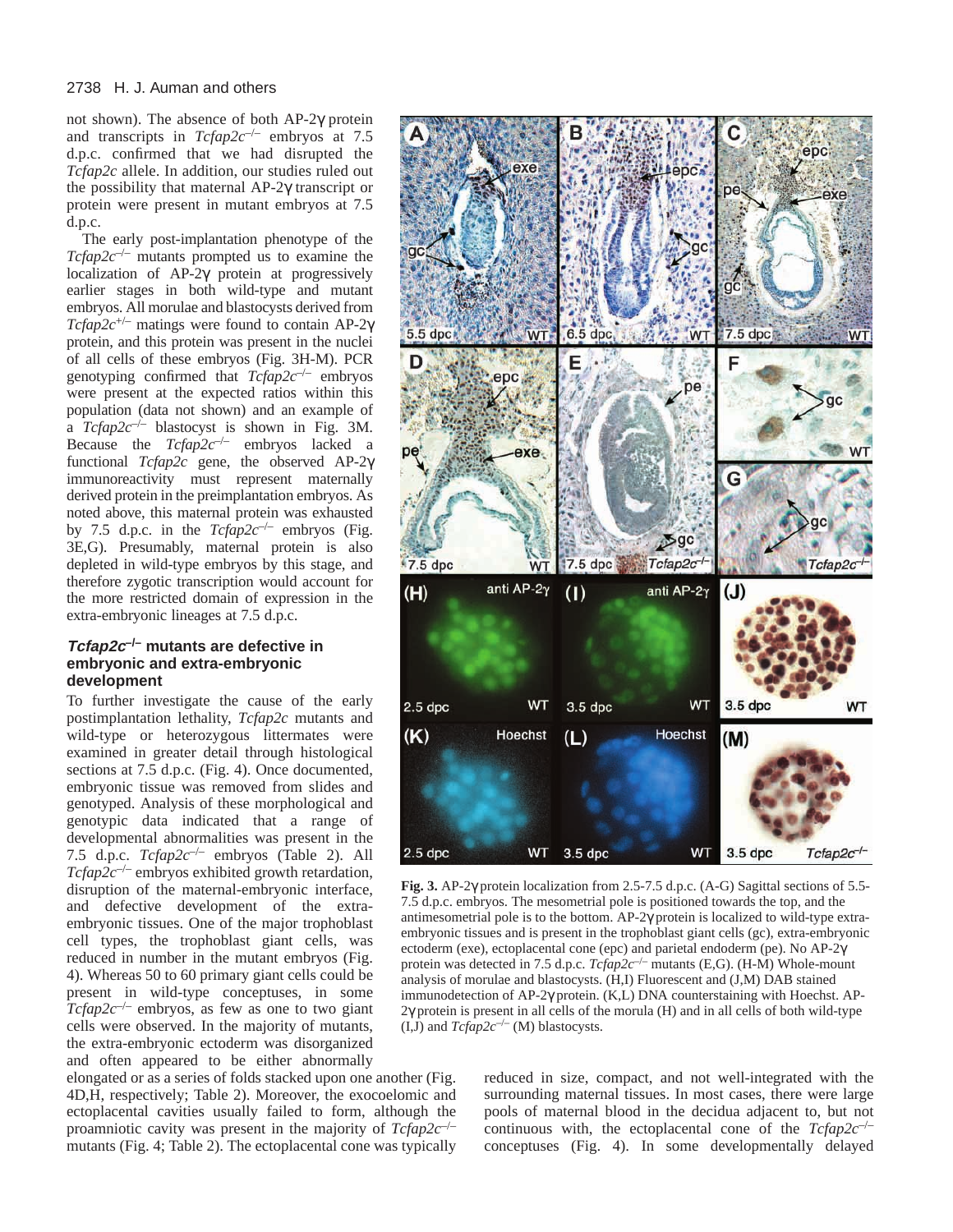mutants, the ectoplacental cone was absent altogether. In other examples, the primary embryonic axis (ultimately the dorsoventral axis) was defective, as the embryo was oriented atypically with respect to the extra-embryonic membranes. For example, the ectoplacental cone was frequently positioned nearly perpendicular to the epiblast (Fig. 4G and data not shown), in contrast to the slightly angled alignment observed in wild-type conceptuses (Fig. 4A,C; Table 2). This atypical orientation was also observed in whole-mount preparations of some embryos, evident as abnormal bending of the embryo accompanied by malformation of Reichert's membrane (Fig. 2A, panel c). Although the primary embryonic axis was normal in approximately 30% of mutant embryos, in many instances the extent of the defect was difficult to determine due to general disorganization.

A distinct class of orientation defects, affecting the position of the embryo with respect to the antimesometrial-mesometrial axis of the deciduum, was observed in a small percentage (13%) of mutant conceptuses. Normally a sagittal section of the embryo is obtained when the deciduum is sectioned longitudinally (Fig. 4A,C). Instead, when sectioning mutant decidua in the same plane, in some instances a cross-section of the embryo was obtained (Fig. 4B,F). In the most extreme

**Table 2. Morphological analysis of** *Tcfap2c***–/– mutant embryos at 7.5 dpc**

| Morphology                                                   | Number of<br>embryos/total<br>number<br>(% ) |
|--------------------------------------------------------------|----------------------------------------------|
| Abnormal                                                     | 23/23(100)                                   |
| Abnormal egg cylinder stage (TS 8-9)                         | 13/23(57)                                    |
| Abnormal primitive streak stage (TS 10)                      | 10/23(43)                                    |
| Proamniotic/amniotic cavity formed                           | 20/23(87)                                    |
| Exocoelomic and/or ectoplacental cavity formed               | 6/23(26)                                     |
| Extra-embryonic structures disorganized or underdeveloped    | 23/23 (100)                                  |
| Ectoplacental cone abnormal or underdeveloped                | 20/23(87)                                    |
| Reichert's membrane and distal (parietal) endoderm defective | 10/23(43)                                    |
| Extra-embryonic and embryonic structure highly disorganized  | 4/23(17)                                     |
| Embryo misoriented with respect to AM-M axis                 | 3/23(13)                                     |

*Tcfap2c*–/– mutant embryos display a range of developmental abnormalities at 7.5 d.p.c. Embryos from *Tcfap2c*+/– intercrosses were analyzed in detail by histological examination of serial sections. Afterwards, embryonic tissues were scraped from slides and genotyped. The morphology of 23 *Tcfap2c*–/– embryos is summarized here.

TS, Theiler Stage; AM-M, antimesometrial-mesometrial.



**Fig. 4.** Histological sections of normal (A,C) and *Tcfap2c<sup>-/-</sup>* (B,D-H) embryos at 7.5 d.p.c. Conceptuses were sectioned longitudinally along the antimesometrial-mesometrial (AM-M) axis of the deciduum, resulting in sagittal sections of the embryos in A,C-E,G,H. The  $Tc f a p 2c^{-/-}$  mutant shown in B,F is misoriented with respect to the AM-M axis, resulting in a cross-section of the embryo. The mesometrial pole is located towards the top. Individual embryos are described in the text. The line in A,B represents the AM-M axis. The line in G represents the abnormal angle of the dorsoventral axis. Scale bars: 100 µm. Abbreviations: WT, wild type; ch, chorion; am, amnion; epc, ectoplacental cone; exe, extraembryonic ectoderm; ee, embryonic ectoderm; gc, giant cell; pe, parietal endoderm; ve, visceral endoderm; de, deciduum; me, mesoderm; AM, antimesometrial pole; M, mesometrial pole; D, dorsal; V, ventral.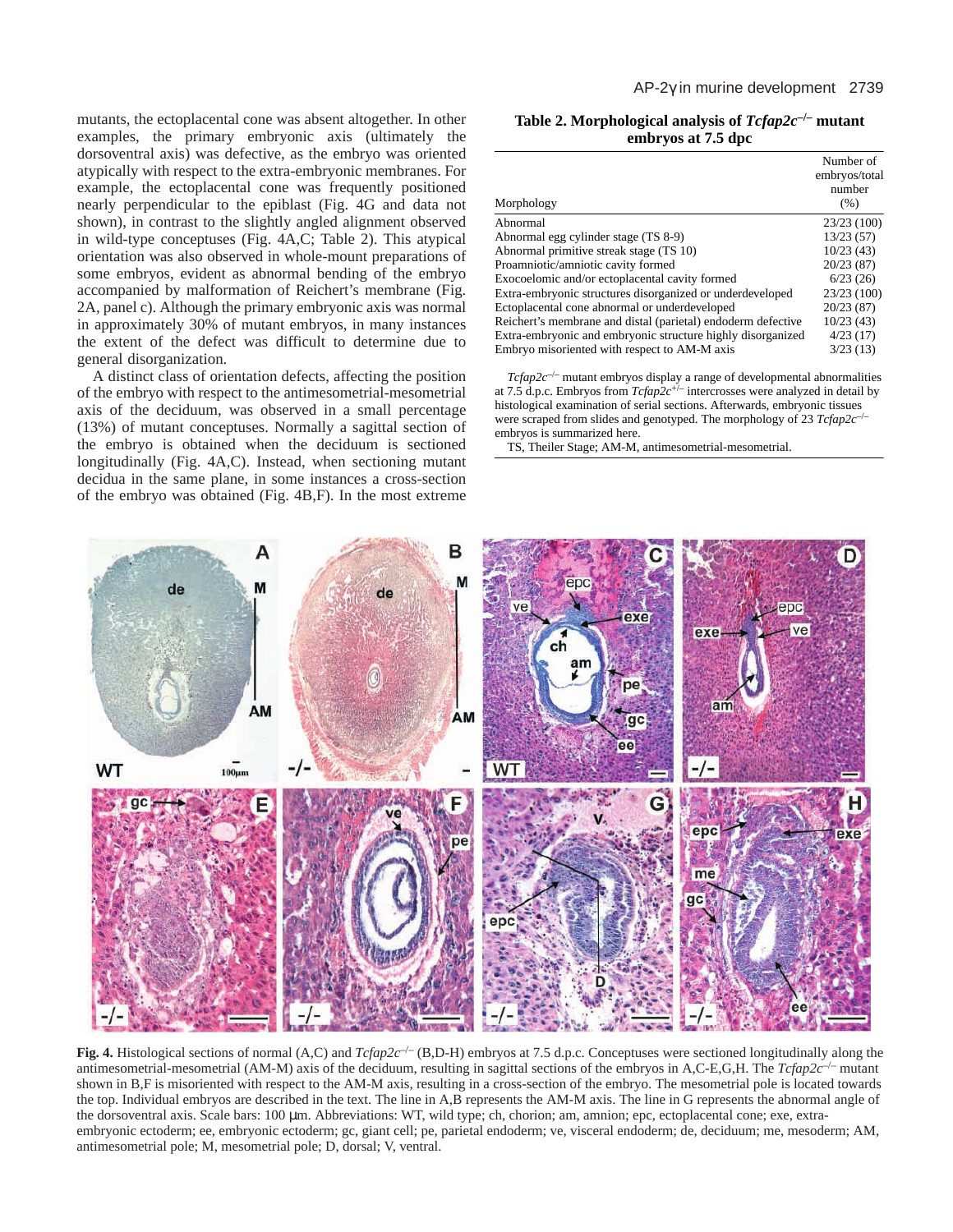# 2740 H. J. Auman and others

example, the embryo was rotated 180° with respect to its expected positioning within the deciduum, such that the embryo proper was located at the mesometrial pole and the ectoplacental cone was antimesometrial (Table 2; data not shown).

Occasionally, parietal endoderm/Reichert's membrane was observed to intervene abnormally between the extraembryonic ectoderm and ectoplacental cone of mutants (Fig. 2A, part e; Table 2). Histological sections from this class of mutant indicated that Reichert's membrane appeared to encapsulate the embryo, sometimes as an abnormally thickened and continuous layer (Fig. 3e and data not shown; Table 2). By contrast, visceral endoderm was present and appeared normal in the majority of mutant embryos. The allantoic bud, while sometimes present in wild-type embryos at 7.5 d.p.c., was rarely observed in the *Tcfap2c* mutant embryos.

In addition to the extra-embryonic defects, we also noted abnormalities in the embryo proper. In particular, the mutant epiblast was typically smaller and retarded in development in comparison with littermates (Fig. 4). In some cases, mesoderm formed but accumulated as a large mass of loosely associated cells (Fig. 3E; Fig. 4H). Several of the mutants analyzed lacked mesoderm formation, which meant they failed to undergo gastrulation. Between 15 and 20% of mutants exhibited a more pronounced degree of disorganization, such that separate embryonic and extra-embryonic compartments were not identifiable (Fig. 4E; Table 2).

# **Molecular marker analysis of Tcfap2c mutant embryos**

To investigate the defects in the embryonic organization of the *Tcfap2c* mutants, we examined the expression of pertinent marker genes at 7.5 d.p.c. by RNA in situ hybridization. To determine whether mesoderm formation is initiated in the *Tcfap2c* mutants, we examined the expression of the early mesoderm lineage marker *T* (Brachyury) (Wilkinson et al., 1990). In mutants that exhibited *T* expression, transcripts were either confined to a small posterior region of the proximal epiblast or localized in a pattern comparable with that of wildtype littermates, in which the nascent mesoderm was marked along the primitive streak (Fig. 5A,B). Wild-type embryos expressed the later mesoderm marker *Hnf3b* in the node at 7.5 d.p.c., while some *Tcfap2c* mutants expressed *Hnf3b* in a location corresponding to the anterior primitive streak, even in the absence of a distinct primitive streak (Fig. 5C,D) (Sasaki and Hogan, 1993). Otx2, a homeodomain-containing transcription factor that is initially expressed in the anterior visceral endoderm and epiblast and becomes restricted to the anterior epiblast by the end of gastrulation, was also expressed in an anterior pattern similar to that of wild-type embryos (Fig. 5E,F) (Simeone et al., 1993). Thus, mesoderm induction can occur and anteroposterior markers are expressed in appropriate domains, despite the morphological abnormalities in the mutant epiblast. These findings are consistent with the ability of some mutant embryos to develop to the headfold stage (Fig. 2A, part f).

# **Blastocyst outgrowth assays – AP-2**γ **is required for proper blastocyst outgrowth in vitro**

We next examined the development of the embryonic and



**Fig. 5.** In situ hybridization analysis of *T* (A,B), *Hnf3b* (C,D) and *Otx2* (E,F) expression in 7.5 d.p.c. wild-type (A,C,E) and littermate  $Tcfap2c^{-/-}$  embryos (B,D,F). Embryos are shown at the same magnification. Mesometrial pole is towards the top, anterior is towards the left and posterior is to the right.

extra-embryonic compartments in *Tcfap2c*–/– blastocysts in the absence of the uterine environment through in vitro outgrowth assays. When *Tcfap2c*–/– blastocysts were grown on primary mouse embryo fibroblast feeder cells in the presence of leukemia inhibitory factor (LIF), the inner cell mass (ICM) component was able to generate embryonic stem cell lines with normal morphology and growth characteristics (data not shown). Blastocysts from *Tcfap2c* heterozygote matings were also cultured in the absence of a feeder cell layer and without LIF for 7 days, after which they were documented and genotyped. Under these conditions, in outgrowths from wild-type or heterozygous blastocysts, the trophectoderm differentiated into cells with epithelial-like morphology, as well as forming multiple trophoblast giant cells (Fig. 6A). By contrast, there was very little trophectoderm outgrowth from the *Tcfap2c*–/– mutant blastocysts, and giant cells were observed only in small numbers (Fig. 6B-D). As in wild-type outgrowths, a range in the quality of growth was observed (compare Fig. 6C with 6D); however, the average number of giant cells present in mutant outgrowths was 8 (*n*=7), compared with an average of 32 in wild-type outgrowths (*n*=11). With respect to the ICM, both wild-type and mutant embryos could form raised colonies as expected, but frequently those derived from the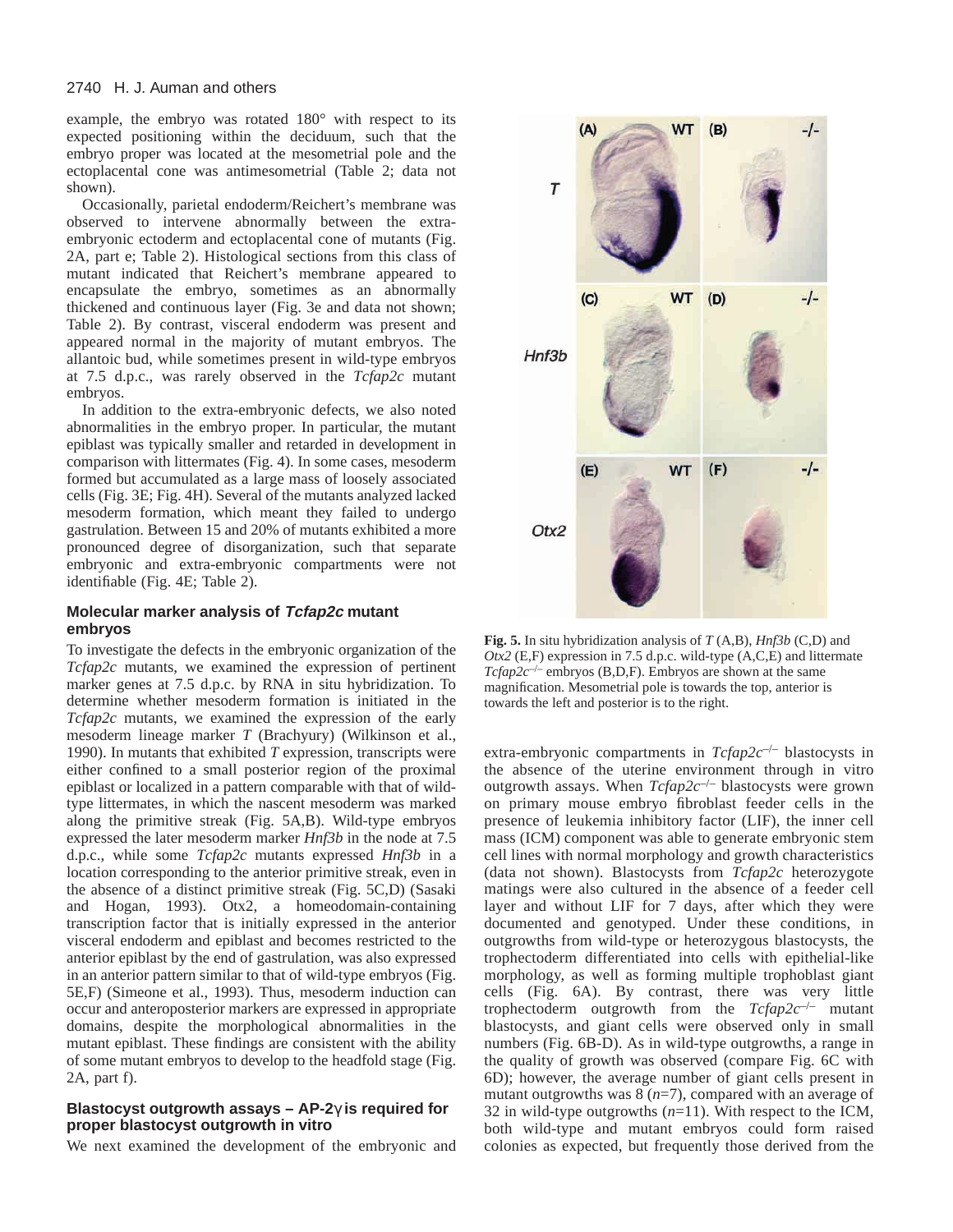*Tcfap2c*–/– blastocysts were smaller and less coherent. The difference in ICM outgrowth under the two culture conditions (i.e. with or without feeders and LIF) may reflect the defective outgrowth of the trophoblast cells in the latter experimental methodology.

#### **Analysis of molecular markers of extra-embryonic tissues**

As the blastocyst outgrowth studies suggested that the mechanism of action of *Tcfap2c* lies in the extra-embryonic compartment, we wished to examine the expression of genes in the mutant extraembryonic tissues during the early postimplantation period. Despite fewer giant cells in the mutants, placental lactogen 1 (*Pl1*), adenosine deaminase (*Ada*) and the basic helix-loop-helix transcription factor gene *Hand1* were expressed normally in the remaining trophoblast cells surrounding the gestation site (Fig. 7A and data not shown) (Colosi et al., 1987; Cross et al., 1995; Cserjesi et al., 1995; Knudsen et al., 1988). The number of *Ada*-expressing giant cells in the *Tcfap2c* mutants was greatly decreased<br>in comparison with wild-type or in comparison with wild-type or heterozygous littermates, reflecting the overall decrease in the giant cell population

(Fig. 7A). Transcripts derived from the achaete-scute homolog *Mash2*, which is normally expressed in the ectoplacental cone and the chorion, were also observed in the ectoplacental cone of mutants in which this tissue was present, although at a reduced level (Fig. 7A) (Guillemot et al., 1994). Similarly, transcripts of both the fibroblast growth factor receptor *Fgfr2*, which marks the extra-embryonic ectoderm of wild-type embryos, and *Bmp4*, which is normally located in the extra-embryonic ectoderm and mesoderm during gastrulation, were expressed in the mutants even though they lacked a normal morphological organization (Fig. 7B, parts b,d) (Lawson et al., 1999; Orr-Urtreger et al., 1991). By contrast, whereas transcripts for the caudal-related homeobox gene *Cdx2* (Beck et al., 1995) were readily detected in wild-type embryos in the extra-embryonic ectoderm and mesoderm (Fig. 7B, part e), they were either significantly reduced (Fig. 7B, parts f,g) or undetectable (Fig. 7B, part h) in all of the mutants examined by whole-mount analysis. Furthermore, in some mutants, very little or no expression was detectable from a second gene expressed in the extra-embryonic ectoderm, the T-box gene eomesodermin (*Eomes*) (Fig. 7B, part k) (Ciruna and Rossant, 1999; Russ et al., 2000). In wild-type embryos, *Eomes* is expressed from 5.0 d.p.c. onwards in the extra-embryonic ectoderm and in the primitive streak and posterior epiblast during the early- to late-streak stages (Fig. 7B, part i) (Ciruna and Rossant, 1999). In *Tcfap2c*–/– embryos, *Eomes* transcripts were either absent (Fig. 7B, part k) or observed only in one domain of expression (Fig. 7B, parts j,l). This single domain presumably corresponds to the primitive streak; however, an alternative possibility is that it represents two domains that are indistinguishable because of disorganization. These findings



**Fig. 6.** In vitro outgrowths after 7 days in culture of wild-type (A) and  $Tcfap2c^{-/-}$  (B-D) embryos collected at 3.5 d.p.c. from *Tcfap2c*+/– intercrosses. Outgrowths are shown at the same magnification. ICM, inner cell mass derivative; gc, giant cell; WT, wild type.

either show that there is a direct correlation between the presence of the transcription factor AP-2γ and extraembryonic expression of both the *Cdx2* and *Eomes* genes, or that the tissues in which these two genes are expressed are missing or abnormal in the mutants.

# **AP-2**γ **is required in the extra-embryonic compartment**

The abnormalities in the extra-embryonic tissues of the 7.5 d.p.c. mutants, the expression of *Tcfap2c* in the trophoblast derivatives and parietal endoderm, and the abnormal outgrowth of the trophectoderm in vitro led us to hypothesize that AP-2γ plays a crucial role in the extra-embryonic tissues of the mouse conceptus. To test this hypothesis directly, we generated several classes of mouse chimeras using different techniques, enabling us to distinguish between requirements in the extraembryonic versus embryonic compartment. The first set of experiments assessed the importance of *Tcfap2c* in the embryo proper and relied upon the generation of *Tcfap2c*–/– ES cells that could be distinguished from wild-type cells. For this purpose, we generated three *Tcfap2c*–/– ES cell lines tagged with both the wild-type *agouti* gene and the ROSA β-geo 26 (ROSA26) insertion (Friedrich and Soriano, 1991; Zambrowicz et al., 1997). The ROSA26 gene-trap allele and *agouti* coat color marker allowed us to follow the contribution of the tagged ES cells in the chimeras. When any of the *Tcfap2c*–/– ES cell lines were injected into wild-type C57Bl/6J blastocysts, morphologically normal chimeras were obtained. This result was seen even when there was a large contribution of the *Tcfap2c*–/– cells in an individual chimera as judged by either the *agouti* coat color (Fig. 8A), or by the extent of βgalactosidase-positive cells within the organs and tissues of the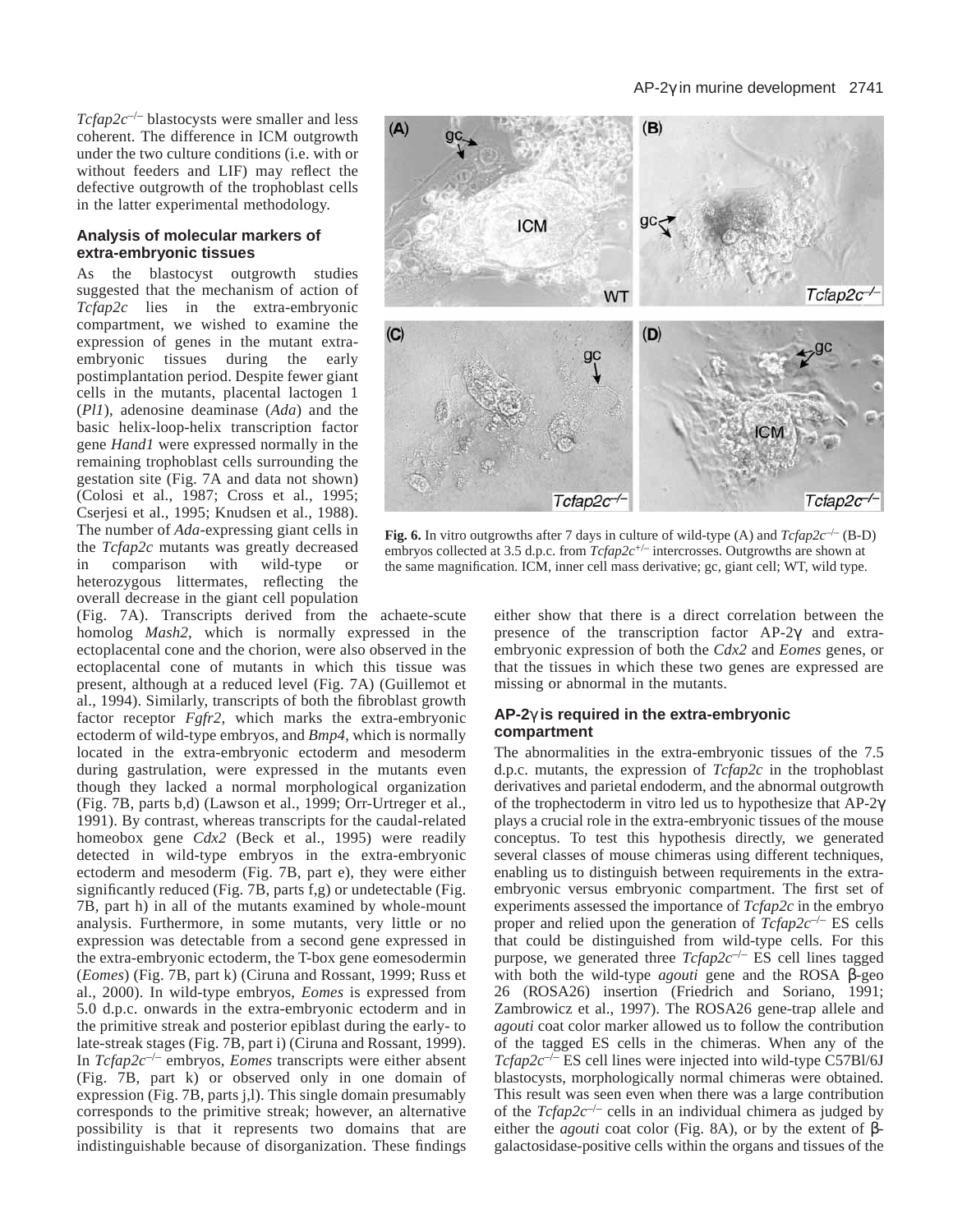#### 2742 H. J. Auman and others

**Fig. 7.** RNA in situ hybridization analyses of trophoblast markers in 7.5 d.p.c. embryos from *Tcfap2c*+/– intercrosses. (A) Detection of transcripts for *Pl1* (A, parts a-d), *Ada* (A, parts e-h) and *Mash2* (A, parts i-l) in longitudinal sections of wild-type (A, parts a,e,i) and *Tcfap2c* mutant (A, parts c,g,k) conceptuses. (A, parts b,d,f,h,j,l) The equivalent brightfield images. The mesometrial pole is oriented towards the top, and the antimesometrial pole is towards the bottom. (B) Whole-mount detection of transcripts for *Fgfr2* (B, parts a,b), *Bmp4* (B, parts c,d), *Cdx2* (B, parts e-h) and *Eomes* (B, parts i-l) in wild type (B, parts a,c,e,i) and  $Tcfap2c^{-/-}$  (B, parts b,d,f-h,j-l) embryos. Mesometrial pole is towards the top. Embryos are at the same magnification. Abbreviations: WT, wild type;  $\frac{-}{\cdot}$ , *Tcfap2c*<sup>-/-</sup>; gc, giant cell; epc, ectoplacental cone; ch, chorion; exe, extra-embryonic ectoderm; al, allantoic bud; ps, primitive streak. Scale bars:  $100 \mu m$ .

mouse (data not shown). In control experiments, in which *Tcfap2c*+/– ES cells were injected into mouse blastocysts, we obtained comparable results (data not shown).

Many chimeras with a high percentage of *Tcfap2c*–/– cells survived for 1 year until they were sacrificed, suggesting that AP-2γ is not essential for later embryonic development or adult viability. In this class of chimera, cells of the wild-type host blastocyst can contribute to all lineages of the embryo and the extra-embryonic membranes, while the ES cells can contribute to the embryo proper and only a subset of the extra-embryonic tissues, primarily the extra-embryonic mesoderm (Beddington and Robertson, 1989). We thus hypothesized that the wild-type contribution to the extra-embryonic tissues rescued the early embryonic lethality in the *Tcfap2c* mutant. However, because the embryo proper contained a mixture of wild-type and *Tcfap2c* mutant cells, it was not clear whether the rescue was due entirely to the wild type function of AP-2γ in the extra-embryonic membranes or to the small contribution of wild-type cells in the embryo proper. To answer this question, we used the tetraploid-diploid chimera technique, in which wild-type tetraploid cells at the 4- to 8-cell stage were aggregated with *Tcfap2c*–/– ES cells. Because the tetraploid cells contribute almost exclusively to the extra-embryonic membranes, it is possible to generate an embryo that is entirely ES cell-derived

Ada  $(\mathsf{k})$ WT  $\left( i\right)$ Mash<sub>2</sub> epc epc ch в Fgfr2 (b)  $(a)$  $(c)$  $Bmp4$  (d) Fgfr2 exe -/--/-WT WT  $Cdx2$  (f)  $Cdx2$  (h) (e)  $Cdx2$  (g) exe a  $-/-$ -/-WT  $(i)$ Eomes (J) Eomes (K)  $(1)$ Eomes

using this technique (Nagy et al., 1990). Using this approach, we determined that *Tcfap2c*–/– ES cell-derived embryos

collected at mid- or late gestation were morphologically normal (Fig. 8B,C, and data not shown). Contribution of the

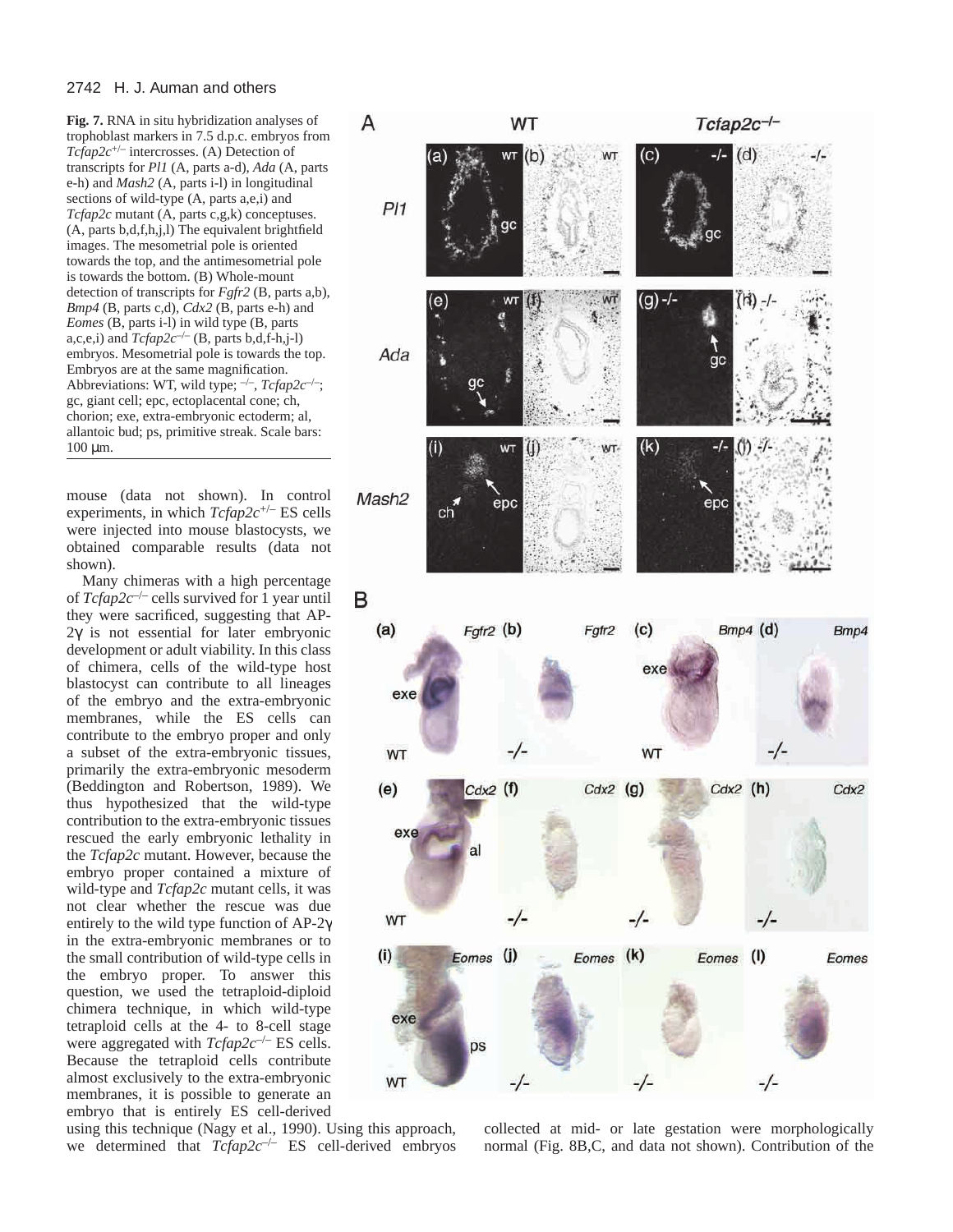

**Fig. 8.** Chimeras derived from ROSA26-tagged *Tcfap2c*–/– ES cells (A-C) and from injection of ROSA26-tagged wild-type ES cells into blastocysts from *Tcfap2c*+/– intercrosses (D,E). (A) Adult chimeras generated by injection of *Tcfap2c*–/– ES cells into wild-type blastocysts. (B,C) X-gal-stained chimeras at 10.5 d.p.c. and 12.5 d.p.c., respectively, generated by aggregation of ROSA26-tagged  $Tcfap2c^{-/-}$  ES cells with wild-type tetraploid embryos. (D,E) X-galstained littermate chimeras at 10.5 d.p.c. generated by injection of wild-type ROSA26-tagged ES cells into an *Tcfap2c*+/– blastocyst (D) and an *Tcfap2c*–/– blastocyst (E). Scale bars: 600 µm in B-E.

tagged ES cells to all tissues of the embryo was confirmed by staining for β-galactosidase activity in whole-mount and in serial sections (Fig. 8 and data not shown). Note that, as expected, trophoblast cells and trophoblast derivatives in the placenta lacked β-galactosidase expression, indicating that these components were derived from wild-type cells (data not shown). Taken together, these results demonstrate that there is an essential requirement for AP-2γ in the extra-embryonic membranes and indicate that the embryo itself can develop normally in the absence of embryonic *Tcfap2c* expression.

The second set of experiments addressed whether or not the embryonic retardation and disorganization observed in the *Tcfap2c*–/– mutants was a secondary consequence of the defects in the extra-embryonic compartment. We thus carried out a converse chimera analysis, in which wild-type, ROSA26 marked ES cells were injected into blastocysts from *Tcfap2c*+/– matings, in order to assess the developmental potential of the wild-type ES cells in the context of an *Tcfap2c* mutant host environment. We collected chimeras up to 10.5 d.p.c., as this was the latest timepoint to which the *Tcfap2c<sup>-/-</sup>* embryos had persisted and would allow us to address whether or not early placentation had been rescued by the presence of wild-type

cells. For each chimera, we retrospectively genotyped the host blastocyst by PCR analysis of the DNA from yolk-sac endoderm, which contains little if any contribution from ES cells (Beddington and Robertson, 1989). Chimeras derived from either wild-type or heterozygous host blastocysts were morphologically wild type (Fig. 8D). By contrast, chimeras with *Tcfap2c* mutant extra-embryonic tissues showed variable phenotypes that were morphologically similar to *Tcfap2c* mutants recovered from natural matings, even with extensive contribution from wild-type ES cells, as judged by staining for β-galactosidase activity (Fig. 8E and data not shown). Some of these chimeras were very small and lacked any obvious organization, although one had developed a head structure with an open neural tube (Fig. 8E). Nevertheless, this embryo was considerably smaller than wild-type littermates, and the head and trunk were underdeveloped and malformed for this stage of development, resembling the low percentage of *Tcfap2c*–/– mice that survive until 10.5 d.p.c. (Fig. 2A, part f). In all cases, no evidence of a placenta was associated with chimeras derived from *Tcfap2c<sup>-/-</sup>* blastocysts. Together, these findings demonstrate that there is an essential requirement for *Tcfap2c* within the extra-embryonic membranes for normal development of the mouse embryo beyond the early postimplantation period.

# **DISCUSSION**

The appropriate development of the trophectodermal lineages is crucial for implantation and placental formation in mammals. Failure of extra-embryonic membrane function probably contributes to the high percentage of pregnancy loss that occurs during the peri-implantation period (Copp, 1995). We have now generated mice deficient in *Tcfap2c*, the third member of the AP-2 family to be characterized, and we have shown that it is required soon after the time of implantation. Our results indicate that the appropriate interactions between the embryo, the extra-embryonic tissues, and the maternal environment have not been established and maintained in these mice, which probably leads to the early embryonic lethality. The fact that  $AP-2\gamma$  is specifically required early in the development of the extra-embryonic tissues is consistent with its expression pattern during the pre- and peri-implantation period, which is unique among the AP-2 family members characterized to date. The AP-2γ protein is present during the preimplantation period in all cells of the morula, preceding the specification of the trophectoderm lineage that occurs with the formation of the blastocyst. Subsequently, *Tcfap2c* is expressed in both the ICM and trophectoderm of the blastocyst, before it becomes restricted to the extra-embryonic lineages by 5.5 d.p.c. Taken together with the knockout phenotype, these findings indicate that *Tcfap2c* may be involved in the establishment and/or maintenance of the extra-embryonic lineages. This hypothesis was confirmed through the generation and analysis of chimeric mice. Two experimental strategies were used for these studies: the injection of tagged *Tcfap2c*-null ES cells into wild-type blastocysts, and the aggregation of these ES cells with wild-type tetraploid embryos. In both cases, the majority of the extra-embryonic membranes of the conceptus are derived from wild-type cells, while *Tcfap2c*-null cells are largely confined to the embryo proper. Under both circumstances, development of the embryo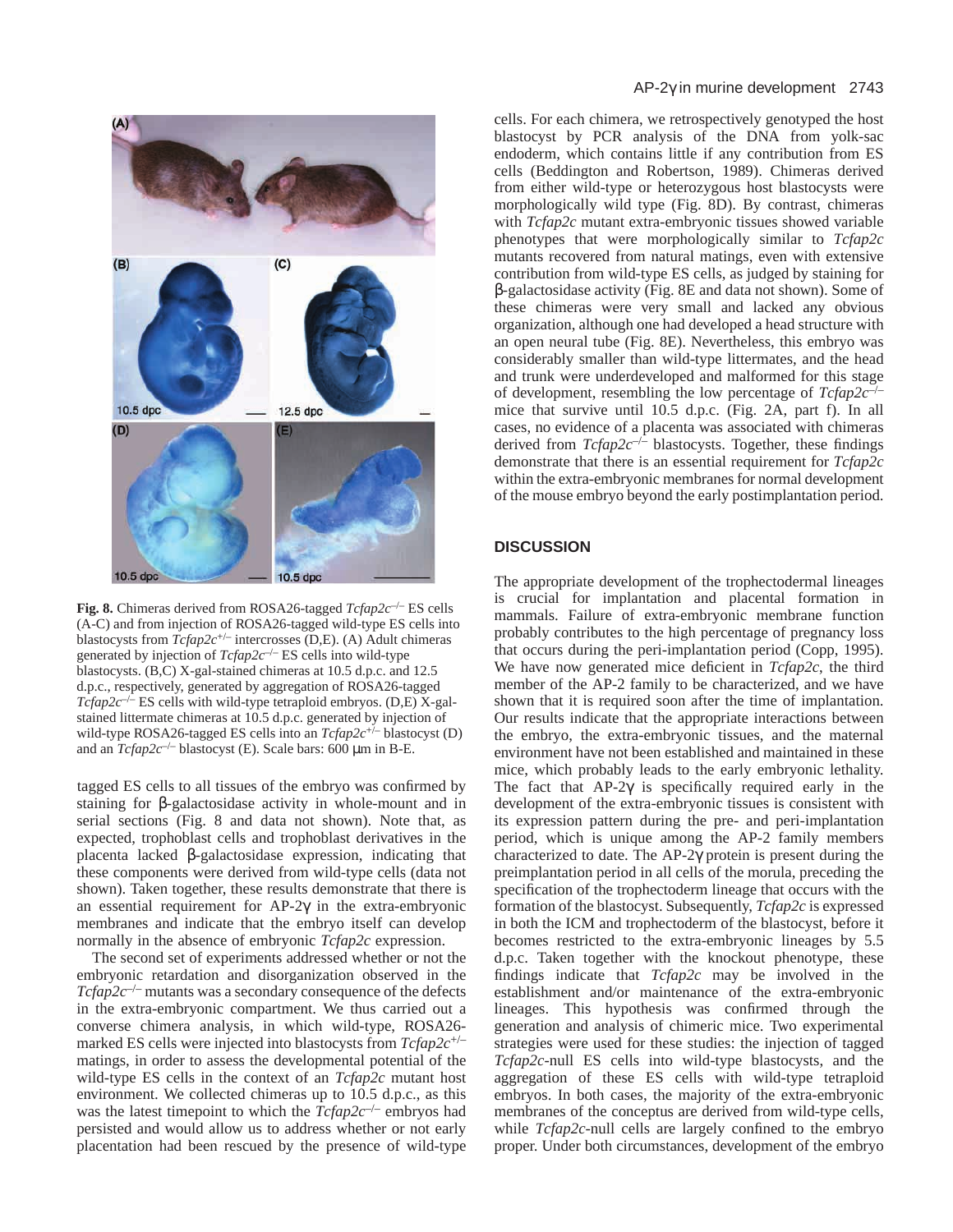proper was rescued to term by the presence of wild-type cells in the extra-embryonic lineages, demonstrating that there is an absolute requirement for *Tcfap2c* in these latter tissues. Conversely, when wild-type ES cells were injected into blastocysts from *Tcfap2c*+/– intercrosses, embryos derived from *Tcfap2c*–/– hosts were not rescued to term, further confirming the indispensability of *Tcfap2c* in the extraembryonic tissues. These extra-embryonic lineages include the derivatives of both the primitive endoderm (visceral and parietal endoderm) and the trophectoderm [for a review of mouse extra-embryonic lineages, see Rossant (Rossant, 1995)]. We suggest that the primary role of *Tcfap2c* lies in the trophoblast lineage, owing to the high level of AP-2γ expression in these cells, and the specific defects within these tissues in the absence of *Tcfap2c* both in vivo and in vitro. It is less likely that AP-2γ is required in either visceral or parietal endoderm, as RNA in situ hybridization studies (Shi and Kellems, 1998) (this paper) have failed to detect AP-2γ transcripts in these tissues. We note, however, that AP-2γ protein may be present sporadically in cells of the parietal endoderm, so we cannot absolutely exclude a role for AP-2γ in this tissue.

The process of implantation begins with the attachment and integration of the embryonic trophoblast cells into the maternal endometrium (reviewed by Cross et al., 1994; Rinkenberger et al., 1997). During the early postimplantation period, access to the maternal circulation is vital to the growth and survival of the embryo prior to the formation of the placenta. This connection is facilitated by the trophoblast cells, Reichert's membrane and the parietal endoderm, which form a primitive diffusion barrier to allow nutrients and gases to nourish the embryo without direct exposure to maternal blood. The absence of AP-2γ impacts upon the development of all of these vital extra-embryonic structures during this critical period. *Tcfap2c* joins a small group of molecules that are essential for development during the early postimplantation period and have been proven to act within the extra-embryonic membranes (for reviews, see Copp, 1995; Kupriyanov and Baribault, 1998; Rinkenberger et al., 1997). Several of these are likely to act within the visceral endoderm, including Smad4, HNF4, GATA6 and huntingtin (Chen et al., 1994; Dragatsis et al., 1998; Duncan et al., 1997; Koutsourakis et al., 1999; Sirard et al., 1998). Others, such as HAND1, Ets2 and merlin, appear to affect specific aspects of trophoblast development, such as the differentiation of giant cells or the formation of extraembryonic ectoderm (McClatchey et al., 1997; Riley et al., 1998; Yamamoto et al., 1998). *Tcfap2c* would fall into this latter category; however, the particular combination of defects in all trophoblast lineages, the changes in trophoblastic gene expression, and the defective parietal endoderm makes the *Tcfap2c*–/– mutants distinctive.

A striking aspect of the *Tcfap2c* knockout mice is the paucity of giant cells present either in utero or in blastocyst outgrowths. Despite the smaller population of giant cells in the *Tcfap2c* mutants compared with wild-type conceptuses, the mutant embryos are nonetheless able to attach to the uterine lining, induce a decidual reaction and implant. The *Tcfap2c* mutant trophoblast cells still produce transcripts for placental lactogen 1, a hormone that is characteristically secreted by giant cells. Moreover, expression of the putative AP-2 target gene *Ada* can also be detected in the *Tcfap2c*-null primary

giant cells. Previous studies have shown that an *Ada* transgene was dependent on the presence of an AP-2 binding site for placental expression and implicated AP-2γ in this regulation (Shi and Kellems, 1998). We speculate that other AP-2 family members could compensate for the loss of zygotic AP-2γ and thus maintain *Ada* expression. Alternatively, it is possible that the regulation of the endogenous *Ada* gene in its normal chromosomal context is more complex than that of the AP-2 dependent transgene. Although the *Tcfap2c*–/– primary giant cells express expected markers, there may be subtle differences in the properties of the mural trophectoderm that affect implantation among some mutants, as 10-15% of mutant embryos are misoriented in the decidua. In this regard, the atypical positioning of the *Tcfap2c* mutants with respect to the AM-M axis is reminiscent of the phenotype observed in  $Fgfr2^{-/-}$  embryos, which are positioned randomly as implanting blastocysts within the uterine crypt (Arman et al., 1998).

Following implantation, the trophectoderm overlying the ICM continues to proliferate and gives rise to the extraembryonic ectoderm. Precursors in the extra-embryonic ectoderm will populate the ectoplacental cone, which expands into the deciduum to establish intimate connections with the maternal vasculature. In the majority of *Tcfap2c* mutants, the extra-embryonic ectoderm is either underdeveloped or disorganized. In addition, the ectoplacental cone is usually small and compact, and it does not appear to extend normally into the maternal tissues. Often, the ectoplacental cone is positioned inappropriately such that it alters the linearity of the primary axis, or the future dorsoventral axis. The abnormal phenotype in the extra-embryonic ectoderm may be mechanically related to the defects in the ectoplacental cone. For example, if the ectoplacental cone fails to migrate, the extraembryonic ectoderm may continue to grow but be confined from elongating and collapse upon itself, resulting in the folded sheet appearance. In some cases, Reichert's membrane may serve to further obstruct the expansion of the ectoderm, as when the membrane is removed during dissection, the ectoderm rapidly expands as though under pressure (O. L., unpublished).

Studies in cell culture and in mouse chimeras provide evidence that a stem cell population exists in the extraembryonic ectoderm, giving rise to precursor cells in the ectoplacental cone that form secondary giant cells (Rossant et al., 1978; Tanaka et al., 1998). These stem cells express the FGFR2 receptor, and proliferate partly in response to an FGF4 signal originating in the epiblast. We find that although *Fgfr2* expression is present in the *Tcfap2c-*null extra-embryonic compartment, the putative FGF-responsive effector molecules Cdx2 and Eomes are downregulated. The uncoupling of signaling between FGFR2 and these effectors by the absence of AP-2γ could reflect either the loss or reduction of specific cells, or that AP-2γ has a direct effect on the expression of these transcription factors. Notwithstanding, lowered expression of *Cdx2* and *Eomes* would be expected to alter the functioning of the stem cell population and limit the number of cells contributing to the extra-embryonic ectoderm and the ectoplacental cone, a situation that typifies the *Tcfap2c*-mutant phenotype. A smaller pool of stem cells in the mutant would be consistent with the paucity of secondary giant cells within or around the ectoplacental cone that also occurs in the *Tcfap2c* mutants.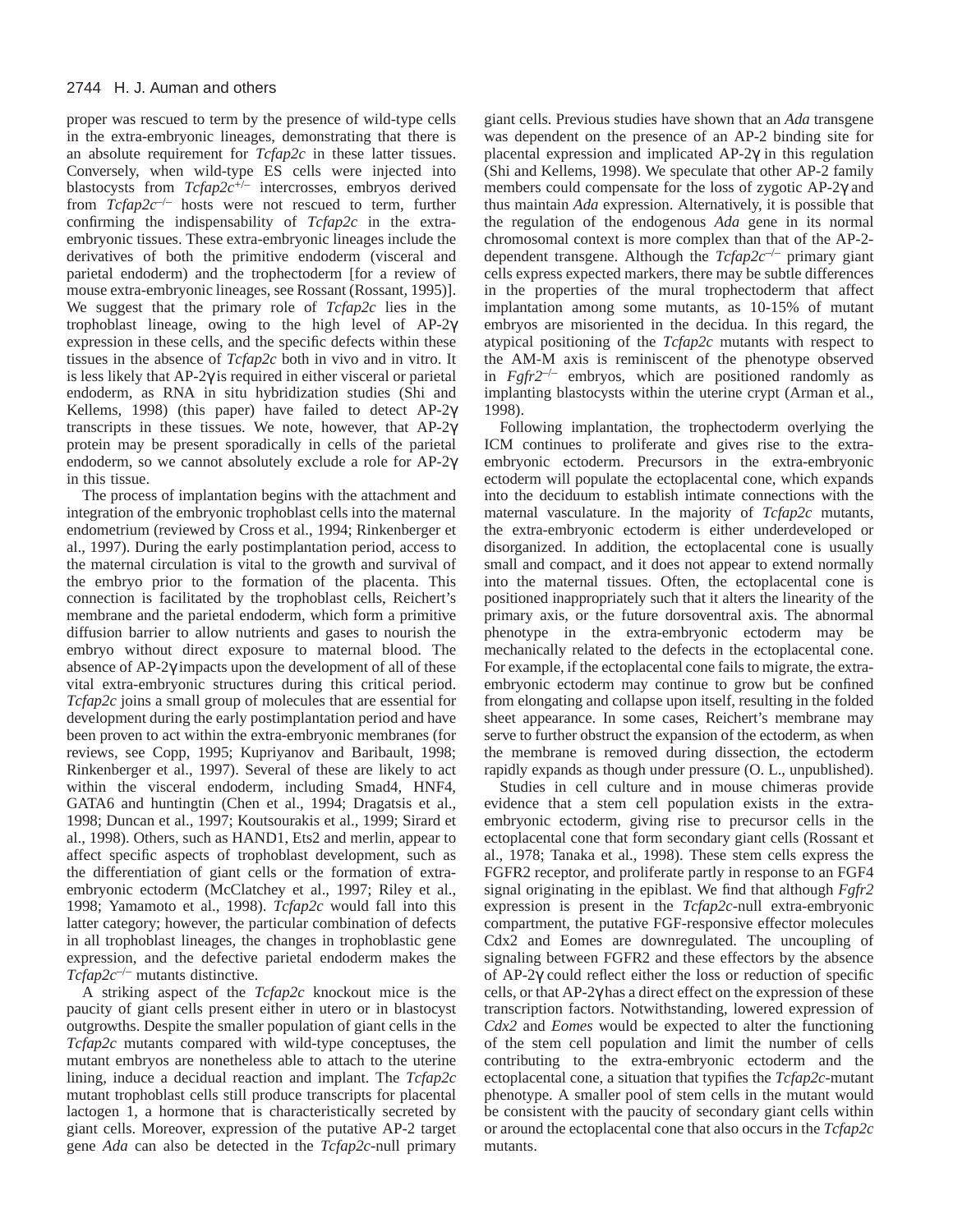We have shown that  $AP-2\gamma$  is present as a maternally derived protein in preimplantation embryos and have also determined that maternal AP-2γ transcripts are present in unfertilized oocytes (Q. W., unpublished). The extent to which maternal mRNAs and proteins are involved in the development of the early mouse embryo is unknown. However, it has been known for some time that maternal transcripts can be translated into proteins that persist beyond the time of initiation of zygotic transcription (West and Flockhart, 1989). More recently, two maternal effect genes have been identified, *Hsf1* and *Mater*, whose products are required for mouse development beyond the zygote and the two-cell stage, respectively (Christians et al., 2000; Tong et al., 2000). Rescue by maternal proteins or transcripts has been proposed in the study of several mutants that show later defects than expected based on expression patterns (Haegel et al., 1995; Larue et al., 1994; Meagher and Braun, 2001; Reithmacher et al., 1995; Riley et al., 1998; Shen-Li et al., 2000). Similarly, it is possible that maternal contribution in the *Tcfap2c* mutant mouse masks an earlier requirement for AP-2γ during pre- or peri-implantation development. Indeed, the lethality in the *Tcfap2c*–/– embryos occurs soon after maternally derived protein is exhausted, when zygotic expression would normally be expected to replenish AP-2γ protein levels. Based on these findings, we predict that maternal AP-2γ mRNA and/or protein will have an important role in early embryogenesis. We also hypothesize that maternal stores of AP-2γ could account for the variability we observe in the *Tcfap2c*-mutant phenotype during the postimplantation period. Specifically, the phenotype might vary depending upon the quantity of AP-2γ within a particular fertilized oocyte, and its rate and extent of depletion prior to implantation. An alternative possibility is that phenotypic variability is due to the outbred genetic background of the *Tcfap2c* mutant mice.

The early lethality of *Tcfap2c* mutants precluded a direct assessment of whether *Tcfap2c* played a role in later embryonic or extra-embryonic development. Through the generation of chimeras by blastocyst injection, we found that *Tcfap2c*–/– ES cells could widely contribute to many tissues of morphologically normal adults, suggesting that it is not required for later embryonic or adult viability. Although *Tcfap2c* does not appear to have a major unique function in the embryo proper, we predict that there will be a continuing requirement for this gene in the development of the extraembryonic membranes, particularly within the chorioallantoic placenta. The unique and abundant expression of AP-2γ in the trophoblast derivatives throughout placental development and its ability to regulate genes important in later placental function lend support to this idea. The extra-embryonic tissues are affected early in the mutant, before the formation of the chorioallantoic placenta, which begins at 9 d.p.c. with the fusion of the allantois to the chorion. Future targeted mutagenesis studies will be required to test the later requirement of *Tcfap2c* in the mature placenta. The fact that *Tcfap2c* plays no role individually in the embryo proper highlights the divergent functions among the members of the AP-2 transcription factor family. The disruption of either the *Tcfap2a* or *Tcfap2b* gene results in perinatal lethality in the mouse embryo; while *Tcfap2b* has a primary role in kidney morphogenesis, *Tcfap2a* affects multiple developmental programs, including formation of the neural tube, eye, face,

forelimbs, body-wall and cardiovascular system (Brewer et al., 2002; Moser et al., 1997a; Nottoli et al., 1998; Schorle et al., 1996; Zhang et al., 1996). The divergent developmental events influenced by the individual AP-2 family members contrasts with the observation that they bind to the same consensus sequence to activate transcription. Moreover, these transcription factors share overlapping patterns of gene expression during embryogenesis, including within the trophoblast lineages from 8 d.p.c. onwards. Therefore, it is possible that there are also redundant roles for the AP-2 gene family in the regulation of embryonic and extra-embryonic development that remain to be uncovered.

We thank Elizabeth Robertson for the gift of ROSA26 ES cells; Rosa Beddington, Thomas Gridley, Daqing Shi, Rodney Kellems, Valerie Prideaux, Janet Rossant and James Cross for providing us with antisense probes for in situ hybridization; John Shires for assistance with plasmid construction; James McGrath and the Gene Targeting Service at the Yale School of Medicine for karyotyping and advice on deriving ES cells; Michael Shen, Richard Gardner, Andras Nagy and Janet Rossant for helpful discussions and advice; Helen Hurst, Rodney Kellems, Vincent Sapin and Stuart Handwerger for communication of unpublished results; and Amy Donner, Martina Brueckner and Cliff Bogue for critical reading of the manuscript. This research was supported by grants CA77833 from the National Institutes of Health and BCTR97402TW from the Susan G. Komen Breast Cancer Foundation.

#### **REFERENCES**

- **Arman, E., Haffner-Krausz, R., Chen, Y., Heath, J. K. and Lonai, P.** (1998). Targeted disruption of fibroblast growth factor (FGF) receptor 2 suggests a role for FGF signaling in pregastrulation mammalian development. *Proc. Natl. Acad. Sci. USA* **95**, 5082-5087.
- **Beck, F., Erler, T., Russell, A. and James, R.** (1995). Expression of Cdx-2 in the mouse embryo and placenta: possible role in patterning of the extraembryonic membranes. *Dev. Dyn.* **204**, 219-227.
- **Beddington, R. S. and Robertson, E. J.** (1989). An assessment of the developmental potential of embryonic stem cells in the midgestation mouse embryo. *Development* **105**, 733-737.
- **Biroc, S. L., Murphy-Erdosh, C., Fisher, J. M. and Payan, D. G.** (1993). The use of 33P-labeled oligonucleotides for in situ hybridization of vertebrate embryo frozen sections. *Biotechniques* **15**, 250-254.
- **Bosher, J. M., Totty, N. F., Hsuan, J. J., Williams, T. and Hurst, H. C.** (1996). A family of AP-2 proteins regulates c-erbB-2 expression in mammary carcinoma. *Oncogene* **13**, 1701-1707.
- **Brewer, S., Jiang, X., Donaldson, S., Williams, T. and Sucov, H. M.** (2002). Requirement for AP-2α in cardiac outflow tract morphogenesis. *Mech. Dev.* **110**, 139-149.
- **Chazaud, C., Oulad-Abdelghani, M., Bouillet, P., Décimo, D., Chambon, P. and Dollé, P.** (1996). AP-2.2, a novel gene related to AP-2, is expressed in the forebrain, limbs and face during mouse embryogenesis. *Mech. Dev.* **54**, 83-94.
- **Chen, W. S., Manova, K., Weinstein, D. C., Duncan, S. A., Plump, A. S., Prezioso, V. R., Bachvarova, R. F. and Darnell, J. E., Jr** (1994). Disruption of the HNF-4 gene, expressed in visceral endoderm, leads to cell death in embryonic ectoderm and impaired gastrulation of mouse embryos. *Genes Dev.* **8**, 2466-2477.
- **Christians, E., Davis, A. A., Thomas, S. D. and Benjamin, I. J.** (2000). Maternal effect of Hsf1 on reproductive success. *Nature* **407**, 693-694.
- **Ciruna, B. G. and Rossant, J.** (1999). Expression of the T-box gene Eomesodermin during early mouse development. *Mech. Dev.* **81**, 199-203.
- **Colosi, P., Talamantes, F. and Linzer, D. I.** (1987). Molecular cloning and expression of mouse placental lactogen I complementary deoxyribonucleic acid. *Mol. Endocrinol.* **1**, 767-776.
- **Copp, A. J.** (1995). Death before birth: clues from gene knockouts and mutations. *Trends Genet.* **11**, 87-93.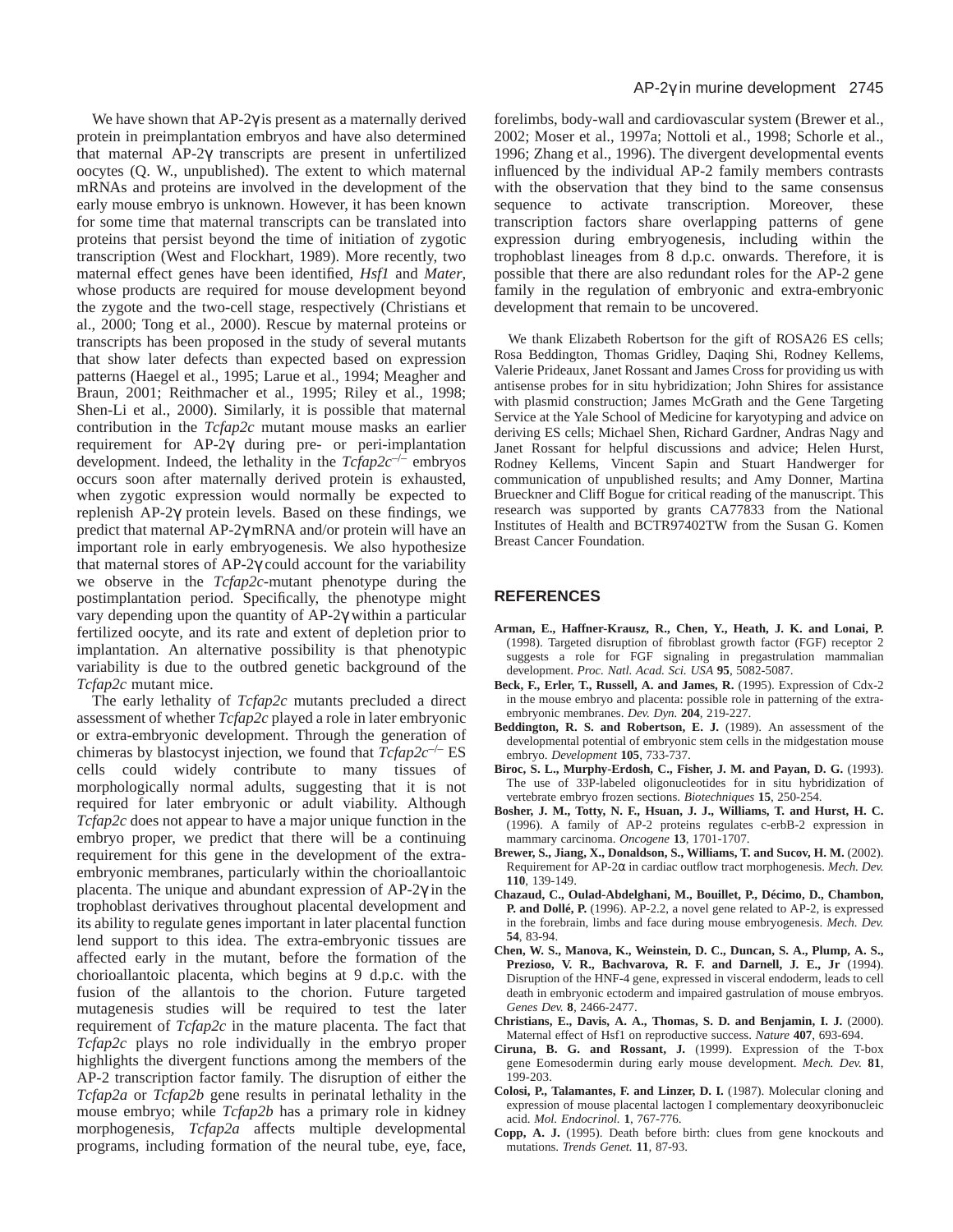#### 2746 H. J. Auman and others

- **Cross, J. C., Flannery, M. L., Blanar, M. A., Steingrimsson, E., Jenkins, N. A., Copeland, N. G., Rutter, W. J. and Werb, Z.** (1995). Hxt encodes a basic helix-loop-helix transcription factor that regulates trophoblast cell development. *Development* **121**, 2513-2523.
- **Cross, J. C., Werb, Z. and Fisher, S. J.** (1994). Implantation and the placenta: key pieces of the development puzzle. *Science* **266**, 1508-1518.
- **Cserjesi, P., Brown, D., Lyons, G. E. and Olson, E. N.** (1995). Expression of the novel basic helix-loop-helix gene eHAND in neural crest derivatives and extraembryonic membranes during mouse development. *Dev. Biol.* **170**, 664-678.
- **Downs, K. M. and Davies, T.** (1993). Staging of gastrulating mouse embryos by morphological landmarks in the dissecting microscope. *Development* **118**, 1255-1266.
- **Dragatsis, I., Efstratiadis, A. and Zeitlin, S.** (1998). Mouse mutant embryos lacking huntingtin are rescued from lethality by wild-type extraembryonic tissues. *Development* **125**, 1529-1539.
- **Duncan, S. A., Nagy, A. and Chan, W.** (1997). Murine gastrulation requires HNF-4 regulated gene expression in the visceral endoderm: tetraploid rescue of Hnf-4–/– embryos. *Development* **124**, 279-287.
- **Friedrich, G. and Soriano, P.** (1991). Promoter traps in embryonic stem cells: a genetic screen to identify and mutate developmental genes in mice. *Genes Dev.* **5**, 1513-1523.
- **Guillemot, F., Nagy, A., Auerbach, A., Rossant, J. and Joyner, A. L.** (1994). Essential role of Mash-2 in extraembryonic development. *Nature* **371**, 333- 336.
- **Haegel, H., Larue, L., Ohsugi, M., Fedorov, L., Herrenknecht, K. and Kemler, R.** (1995). Lack of β-catenin affects mouse development at gastrulation. *Development* **121**, 3529-3537.
- **Hilger-Eversheim, K., Moser, M., Schorle, H. and Buettner, R.** (2000). Regulatory roles of AP-2 transcription factors in vertebrate development, apoptosis and cell-cycle control. *Gene* **260**, 1-12.
- **Hogan, B. L. M., Beddington, R., Constantini, F. and Lacy, E.** (1994). *Manipulating the Mouse Embryo: A Laboratory Manual*. New York: Cold Spring Harbor.
- **Hu, Y. L., Lei, Z. M. and Rao, C. V.** (1996). cis-acting elements and transacting proteins in the transcription of chorionic gonadotropin/luteinizing hormone receptor gene in human choriocarcinoma cells and placenta. *Endocrinology* **137**, 3897-3905.
- **Imagawa, M., Chiu, R. and Karin, M.** (1987). Transcription factor AP-2 mediated induction by two different signal-transduction pathways, protein kinase C and cAMP. *Cell* **51**, 251-260.
- **Johnson, W., Albanese, C., Handwerger, S., Williams, T., Pestell, R. G. and Jameson, J. L.** (1997). Regulation of the human chorionic gonadotropin alpha- and beta-subunit promoters by AP-2. *J. Biol. Chem.* **272**, 15405- 15412.
- **Kaufman, M. H.** (1990). Morphological states of post-implantation embryonic development. In *Postimplantation Mammalian Embryos: A Practical Approach* (ed. A. J. Copp and D. L. Cockroft), pp. 81-91. Oxford: IRL Press.
- **Kerber, B., Monge, I., Mueller, M., Mitchell, P. J. and Cohen, S. M.** (2001). The AP-2 transcription factor is required for joint formation and cell survival in Drosophila leg development. *Development* **128**, 1231-1238.
- **Knudsen, T. B., Green, J. D., Airhart, M. J., Higley, H. R., Chinsky, J. M. and Kellems, R. E.** (1988). Developmental expression of adenosine deaminase in placental tissues of the early postimplantation mouse embryo and uterine stroma. *Biol. Reprod.* **39**, 937-951.
- **Koutsourakis, M., Langeveld, A., Patient, R., Beddington, R. and Grosveld, F.** (1999). The transcription factor GATA6 is essential for early extraembryonic development. *Development* **126**, 723-732.
- **Kupriyanov, S. and Baribault, H.** (1998). Genetic control of extraembryonic cell lineages studied with tetraploid <–> diploid chimeric concepti. *Biochem. Cell Biol.* **76**, 1017-1027.
- **Larue, L., Ohsugi, M., Hirchenhain, J. and Kemler, R.** (1994). E-cadherin null mutant embryos fail to form a trophectoderm epithelium. *Proc. Natl. Acad. Sci. USA* **91**, 8263-8267.
- **Lawson, K. A., Dunn, N. R., Roelen, B. A., Zeinstra, L. M., Davis, A. M., Wright, C. V., Korving, J. P. and Hogan, B. L.** (1999). Bmp4 is required for the generation of primordial germ cells in the mouse embryo. *Genes Dev.* **13**, 424-436.
- **Leask, A., Byrne, C. and Fuchs, E.** (1991). Transcription factor AP-2 and its role in epidermal-specific gene expression. *Proc. Natl. Acad. Sci. USA* **88**, 7948-7952.
- **LiCalsi, C., Christophe, S., Steger, D. J., Buescher, M., Fischer, W. and Mellon, P. L.** (2000). AP-2 family members regulate basal and cAMP-

induced expression of human chorionic gonadotropin. *Nucleic Acids Res.* **28**, 1036-1043.

- **Lüscher, B., Mitchell, P. J., Williams, T. and Tjian, R.** (1989). Regulation of transcription factor AP-2 by the morphogen retinoic acid and by second messengers. *Genes Dev.* **3**, 1507-1517.
- **Maconochie, M., Krishnamurthy, R., Nonchev, S., Meier, P., Manzanares, M., Mitchell, P. J. and Krumlauf, R.** (1999). Regulation of Hoxa2 in cranial neural crest cells involves members of the AP-2 family. *Development* **126**, 1483-1494.
- **McClatchey, A. I., Saotome, I., Ramesh, V., Gusella, J. F. and Jacks, T.** (1997). The Nf2 tumor suppressor gene product is essential for extraembryonic development immediately prior to gastrulation. *Genes Dev.* **11**, 1253-1265.
- **McPherson, L. A., Baichwal, V. R. and Weigel, R. J.** (1997). Identification of ERF-1 as a member of the AP2 transcription factor family. *Proc. Natl. Acad. Sci. USA* **94**, 4342-4347.
- **McPherson, L. A. and Weigel, R. J.** (1999). AP2α and AP2γ: a comparison of binding site specificity and trans-activation of the estrogen receptor promoter and single site promoter constructs. *Nucleic Acids Res.* **27**, 4040- 4049.
- **Meagher, M. J. and Braun, R. E.** (2001). Requirement for the murine zinc finger protein ZFR in perigastrulation growth and survival. *Mol. Cell. Biol.* **21**, 2880-2890.
- **Mitchell, P. J., Timmons, P. M., Hebert, J. M., Rigby, P. W. and Tjian, R.** (1991). Transcription factor AP-2 is expressed in neural crest cell lineages during mouse embryogenesis. *Genes Dev.* **5**, 105-119.
- **Mitchell, P. J., Wang, C. and Tjian, R.** (1987). Positive and negative regulation of transcription in vitro: enhancer- binding protein AP-2 is inhibited by SV40 T antigen. *Cell* **50**, 847-861.
- **Mohibullah, N., Donner, A., Ippolito, J. A. and Williams, T.** (1999). SELEX and missing phosphate contact analyses reveal flexibility within the  $AP-2\alpha$ protein: DNA binding complex. *Nucleic Acids Res.* **27**, 2760-2769.
- **Monge, I., Krishnamurthy, R., Sims, D., Hirth, F., Spengler, M., Kammermeier, L., Reichert, H. and Mitchell, P. J.** (2001). Drosophila transcription factor AP-2 in proboscis, leg and brain central complex development. *Development* **128**, 1239-1252.
- **Moser, M., Imhof, A., Pscherer, A., Bauer, R., Amselgruber, W., Sinowatz, F., Hofstadter, F., Schule, R. and Buettner, R.** (1995). Cloning and characterization of a second AP-2 transcription factor: AP- 2ß. *Development* **121**, 2779-2788.
- **Moser, M., Pscherer, A., Roth, C., Becker, J., Mucher, G., Zerres, K., Dixkens, C., Weis, J., Guay-Woodford, L., Buethner, R. et al. (**1997a). Enhanced apoptotic cell death of renal epithelial cells in mice lacking transcription factor AP-2ß. *Genes Dev.* **11**, 1938-1948.
- **Moser, M., Rüschoff, J. and Buettner, R.** (1997b). Comparative analysis of AP-2α and AP-2β gene expression during murine embryogenesis. *Dev. Dyn.* **208**, 115-124.
- **Nagy, A., Gocza, E., Diaz, E. M., Prideaux, V. R., Ivanyi, E., Markkula, M. and Rossant, J.** (1990). Embryonic stem cells alone are able to support fetal development in the mouse. *Development* **110**, 815-821.
- Nagy, A. and Rossant, J. (1993). Production of completely ES cell-derived fetuses. In *Gene Targeting: A Practical Approach* (ed. A. Joyner). IRL Press: Oxford.
- **Nottoli, T., Hagopian-Donaldson, S., Zhang, J., Perkins, A. and Williams, T.** (1998). AP-2-null cells disrupt morphogenesis of the eye, face, and limbs in chimeric mice. *Proc. Natl. Acad. Sci. USA* **95**, 13714-13719.
- **Orr-Urtreger, A., Givol, D., Yayon, A., Yarden, Y. and Lonai, P.** (1991). Developmental expression of two murine fibroblast growth factor receptors, flg and bek. *Development* **113**, 1419-1434.
- **Oulad-Abdelghani, M., Bouillet, P., Chazaud, C., Dollé, P. and Chambon, P.** (1996). AP-2.2: a novel AP-2-related transcription factor induced by retinoic acid during differentiation of P19 embryonal carcinoma cells. *Exp. Cell Res.* **225**, 338-347.
- **Pena, P., Reutens, A. T., Albanese, C., D'Amico, M., Watanabe, G., Donner, A., Shu, I. W., Williams, T. and Pestell, R. G.** (1999). Activator protein-2 mediates transcriptional activation of the CYP11A1 gene by interaction with Sp1 rather than binding to DNA. *Mol. Endocrinol.* **13**, 1402- 1416.
- **Peng, L. and Payne, A. H.** (2001). AP-2γ and the homeodomain protein distalless 3 are required for placental-specific expression of the murine 3βhydroxysteroid dehydrogenase VI gene. *J. Biol. Chem.* **31**, 31.
- **Piao, Y. S., Peltoketo, H., Vihko, P. and Vihko, R.** (1997). The proximal promoter region of the gene encoding human 17beta-hydroxysteroid dehydrogenase type 1 contains GATA, AP-2, and Sp1 response elements: